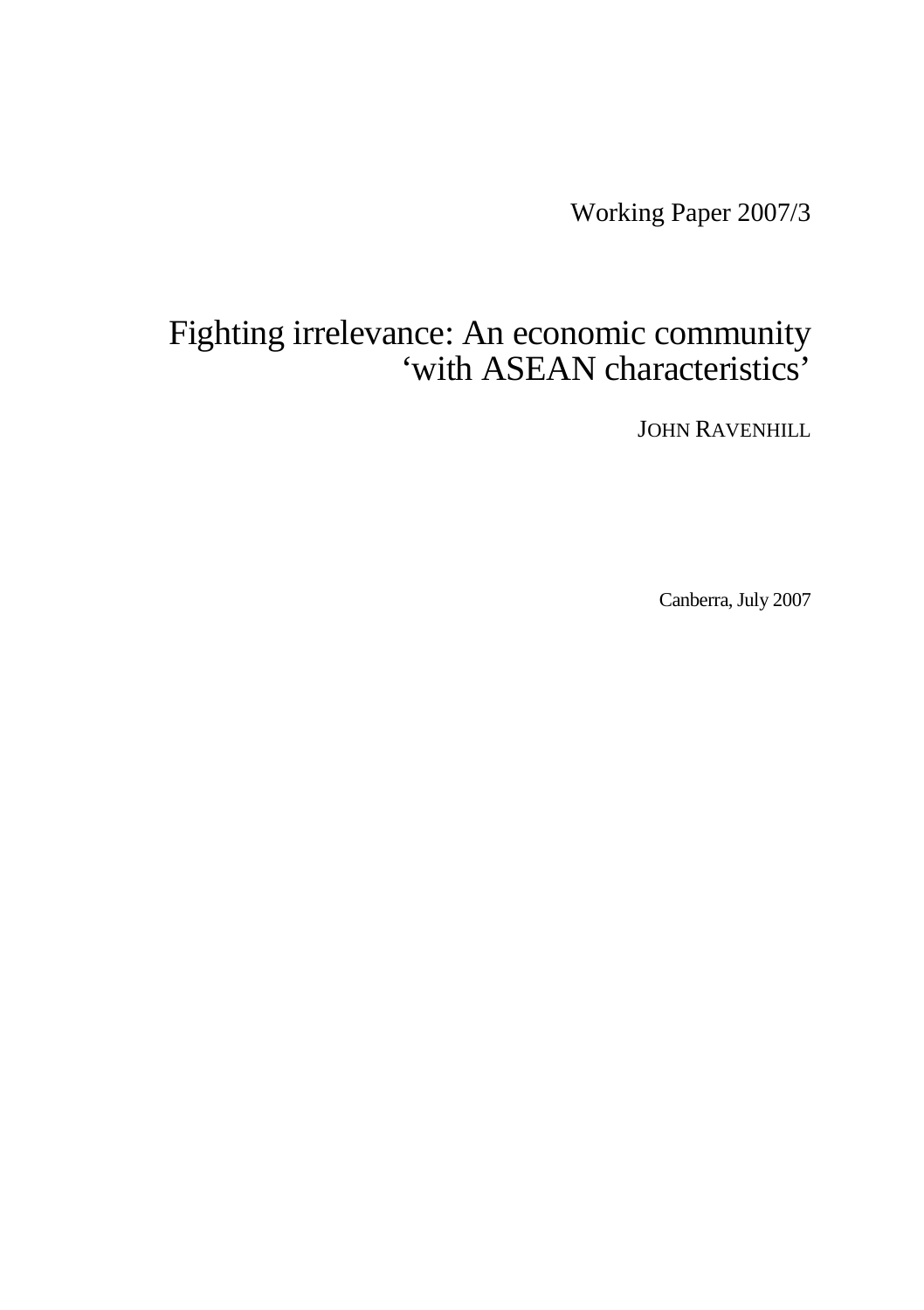Published by Department of International Relations RSPAS Australian National University Canberra ACT 0200 Australia Tel: +61 (2) 6125 2166 Fax: +61 (2) 6125 8010 Email: intrel@anu.edu.au Web: http://rspas.anu.edu.au/ir

Cover by RTM Design.

National Library of Australia Cataloguing-in Publication entry

Ravenhill, John.

Fighting irrelevance : an economic community 'with ASEAN characteristics'

ISBN 9780731531479 (web). ISSN 1834-8351

1. ASEAN - Influence. 2. International economic relations. 3. Commercial treaties. 4. Southeast Asia - Economic conditions. I. Australian National University. Dept. of International Relations. Research School of Pacific and Asian Studies. II. Title. (Series : Working paper (Australian National University, Dept. of International Relations, Research School of Pacific and Asian Studies : Online) ; 2007/3).

337.1

©John Ravenhill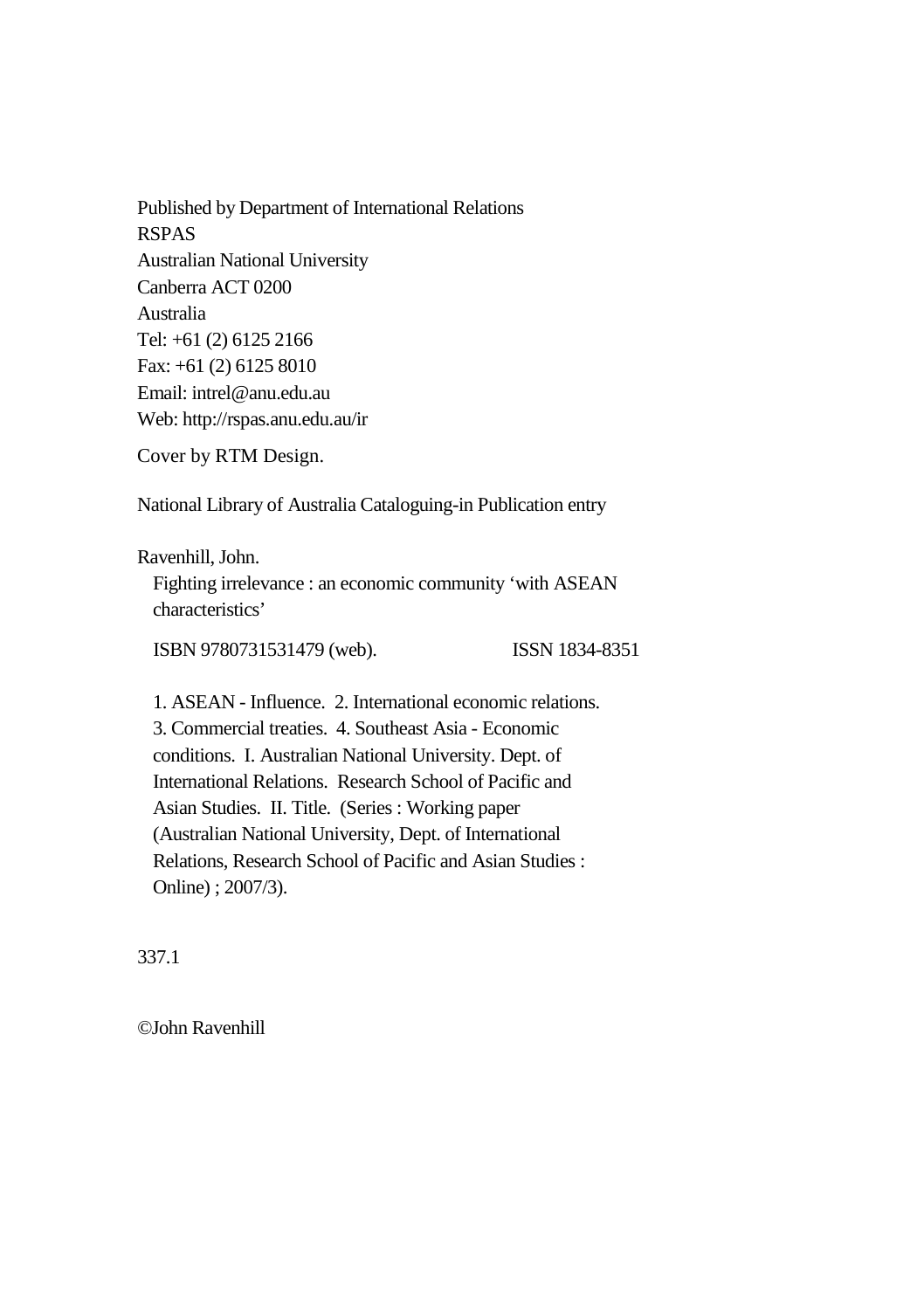Department of International Relations

# Working Papers

The Department's Working Paper series provides readers with access to current research on international relations. Reflecting the Department's intellectual profile, the series includes topics on the general theoretical and empirical study of international and global politics, the political dynamics and developments in the Asia–Pacific region, and the intersection between the two.

The Working Papers series provides a vehicle for the circulation of workin-progress, one objective being to enable authors to gain feedback before completion of their projects. Circulation of manuscripts as Working Papers does not preclude their subsequent publication as journal articles or book chapters.

Unless otherwise stated, publications of the Department of International Relations are presented without endorsement as contributions to the public record and debate. Authors are responsible for their own analysis and conclusions.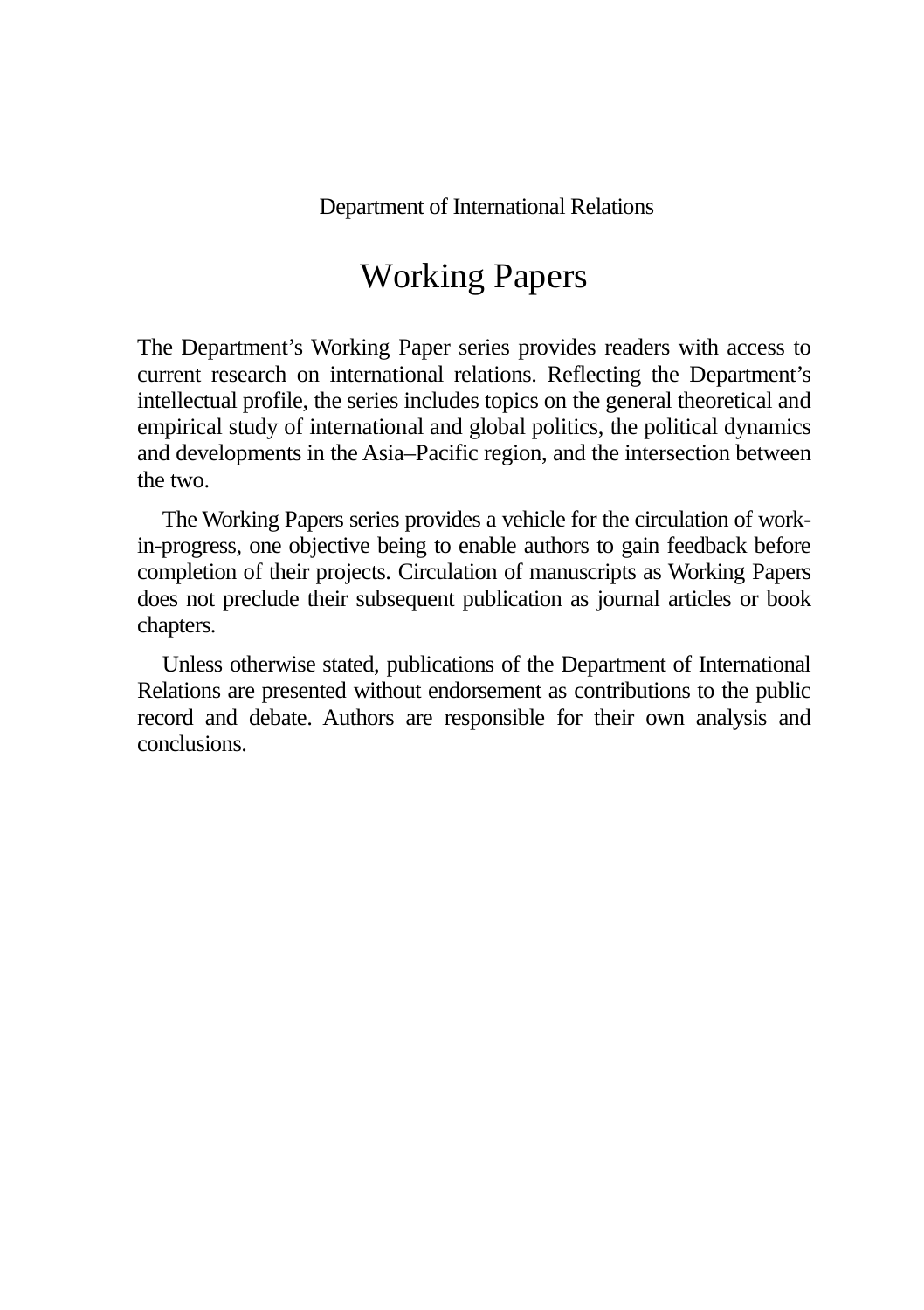# Abstract

The Association of Southeast Asian Nations (ASEAN) enters its fifth decade of economic cooperation in more favourable circumstances than those experienced at the time of its thirtieth anniversary. Paradoxically, and contrary to expectations at the time, the financial crises of 1997–98 may have strengthened ASEAN. The backlash against what was perceived as an unsympathetic Western response to East Asian difficulties put ASEAN at centrestage in new regional cooperative arrangements. Moreover, rivalry between China and Japan for regional leadership has led them both to seek to negotiate regional partnerships with ASEAN as a whole. ASEAN, however, faces new challenges—particularly from rapid economic growth in China and India, and from the proliferation of preferential trade agreements (PTAs) (including a large number involving individual ASEAN members). ASEAN has made only slow progress in economic cooperation. The complete removal of tariffs has fallen behind schedule and is not due to be realised until 2010. The private sector makes little use of ASEAN's preferential arrangements because they afford little advantage over most-favoured-nation tariffs—certainly not sufficient to offset the costs of complying with paperwork, and the consequent delays experienced. ASEAN has made little progress on 'deeper integration' issues—the removal of 'beyond border' barriers to trade. Some of the bilateral PTAs that ASEAN countries have negotiated with extra-regional partners go further in removing barriers than ASEAN's own arrangements. ASEAN members continue to eschew binding commitments within their own economic collaboration despite making them within the World Trade Organization and in some of their bilateral PTAs. Liberalisation under ASEAN's auspices has not been sufficiently significant to encourage business groups to invest substantial resources in lobbying for deeper integration.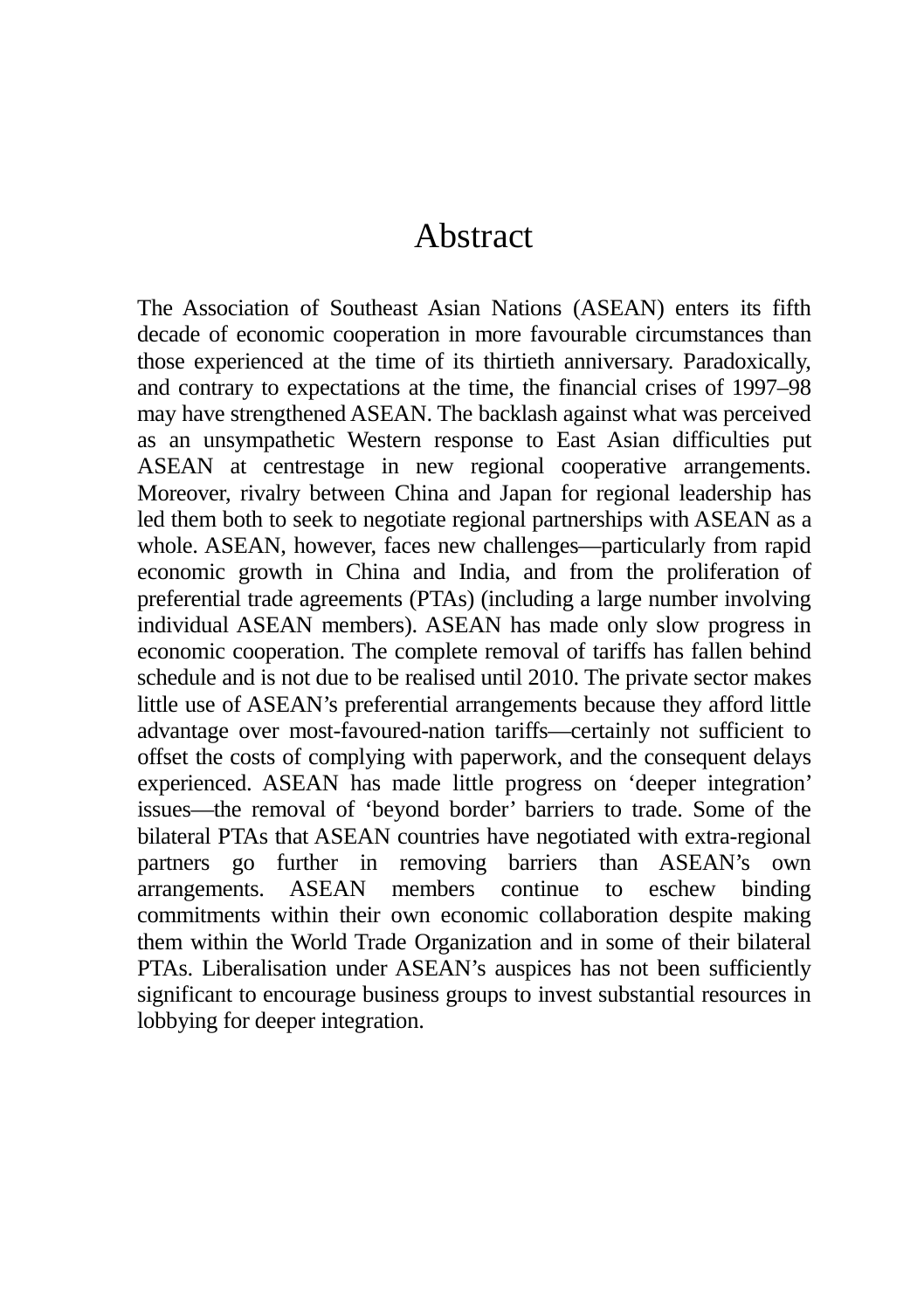# Fighting irrelevance: An economic community 'with ASEAN characteristics'

JOHN RAVENHILL

What East Asia needs now is management, not vision. And the need is pressing. $1$ 

The circumstances could hardly have been less propitious when the Association of Southeast Asian Nations (ASEAN) entered its fourth decade in late 1997. The region was embroiled in a major financial crisis, which ASEAN proved powerless to address. The long-anticipated expansion of the grouping's membership to embrace the whole of Southeast Asia had been thwarted by political upheavals in Cambodia. And China's rapid economic development appeared to cast a cloud over ASEAN's long-term growth prospects.

ASEAN not only survived the crisis but, to the surprise of many commentators, appeared to emerge somewhat strengthened by it. Two factors were particularly significant in this unexpected resurgence. First, a backlash against the Western response to the crisis prompted East Asian states to forge improved regional mechanisms for inter-state collaboration, not only to enhance economic cooperation within the region but also to improve the region's bargaining situation with extra-regional partners. Given the rivalry between China and Japan for regional leadership, the way was open for ASEAN to seize centrestage in promoting a new regional partnership. ASEAN's prominence was reinforced by China's offer, at the China-ASEAN summit in 2000, to explore the possibility of negotiating a free trade agreement (FTA) with ASEAN as a whole. The subsequent framework agreement for an FTA concluded between the two parties placed both Japan and Korea on the back foot. They in turn sought agreements with ASEAN as a whole.

<span id="page-4-0"></span><sup>&</sup>lt;sup>1</sup> Richard E. Baldwin, 'Managing the noodle bowl: The fragility of East Asian regionalism', ADB Working Paper Series on Regional Economic Integration No. 7 (Manila: Asian Development Bank, February 2007), [<http://aric.adb.org/pdf/workingpaper/WP07\\_Baldwin.pdf>](http://aric.adb.org/pdf/workingpaper/WP07_Baldwin.pdf), p. 3.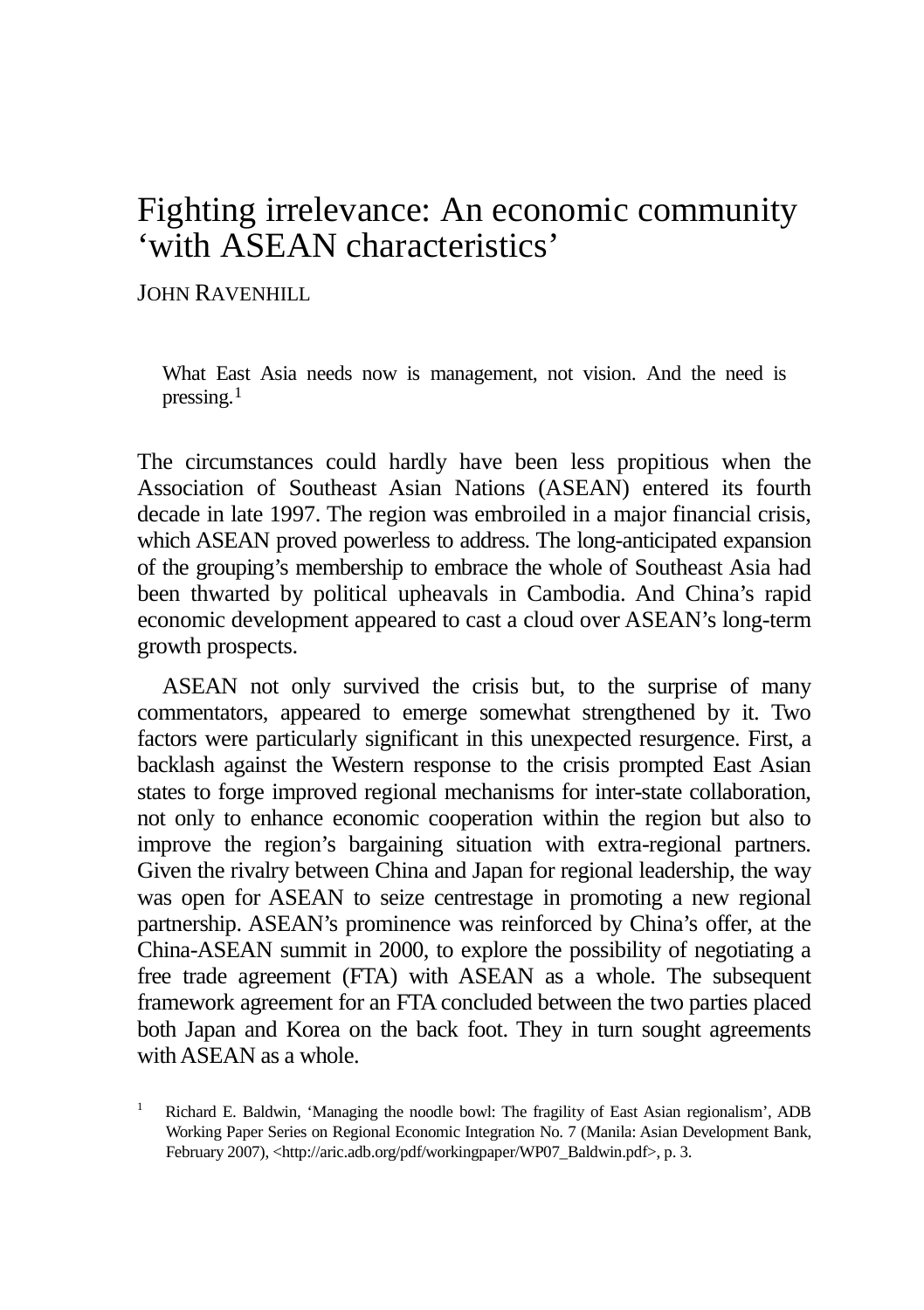Second, ASEAN members breathed new life into their faltering economic cooperation through launching a number of initiatives in the aftermath of the financial crises. Most notable among these was the adoption at the Second Informal ASEAN Summit in Malaysia in December 1997 of 'ASEAN Vision 2020'. Members committed themselves to full implementation of the ASEAN Free Trade Area (AFTA—launched in 1992 in response to the perceived economic threat from China), to accelerate liberalisation of trade in services, to realise the ASEAN Investment Area by 2010 and free flow of investments by 2020, and to facilitate the free flow of professional and other services in the region.[2](#page-5-0)

At their subsequent summit in Hanoi in December 1998, ASEAN leaders agreed to an acceleration of the implementation of AFTA, bringing the deadline for completion for the original six signatories of the agreement (Brunei, Indonesia, Malaysia, Philippines, Singapore and Thailand) forward by one year from 2003 to 2002, at which point 100 per cent of items in the countries' Inclusion Lists would have tariffs of zero to 5 per cent 'with some flexibility'.[3](#page-5-1) Members would also offer additional incentives to investors in manufacturing. The Hanoi Plan of Action, adopted at the same summit, was a six-year framework for the implementation of ASEAN Vision 2020. The plan specified targets for the liberalisation of trade in merchandise and services, the harmonisation of customs regulations and of product standards, and for the implementation of a Framework Agreement on the ASEAN Investment Area. Members also pledged to strengthen collaboration to promote food security, enhance private sector participation, intensify industrial cooperation, cooperate further on intellectual property issues, and promote small and medium enterprises (but no targets or specific means for furthering collaboration were detailed).[4](#page-5-2)

<span id="page-5-1"></span><sup>3</sup> ASEAN Secretariat, 'Statement on bold measures, 6th ASEAN summit, Hanoi, 16 December 1998', <www.aseansec.org/8756.htm>. In AFTA, members are required to assign tariff lines to one of four lists: the Inclusion List, the Temporary Exclusion List, the 'Highly Sensitive' List and the 'General Exception' List. For the six original signatories of AFTA, close to 99 per cent of tariff lines are on the Inclusion List; for Cambodia, Laos, Myanmar, and Vietnam, the figure is only 72 per cent (primarily because of continued protectionism in the first three of these countries: for Vietnam, which made impressive progress in trade liberalisation, the figure is 97 per cent).

<span id="page-5-0"></span><sup>&</sup>lt;sup>2</sup> ASEAN Secretariat, 'ASEAN vision 2020', 1997, <www.aseansec.org/5228.htm>.

<span id="page-5-2"></span><sup>4</sup> ASEAN Secretariat, 'Hanoi plan of action', 1998, <www.aseansec.org/8754.htm>.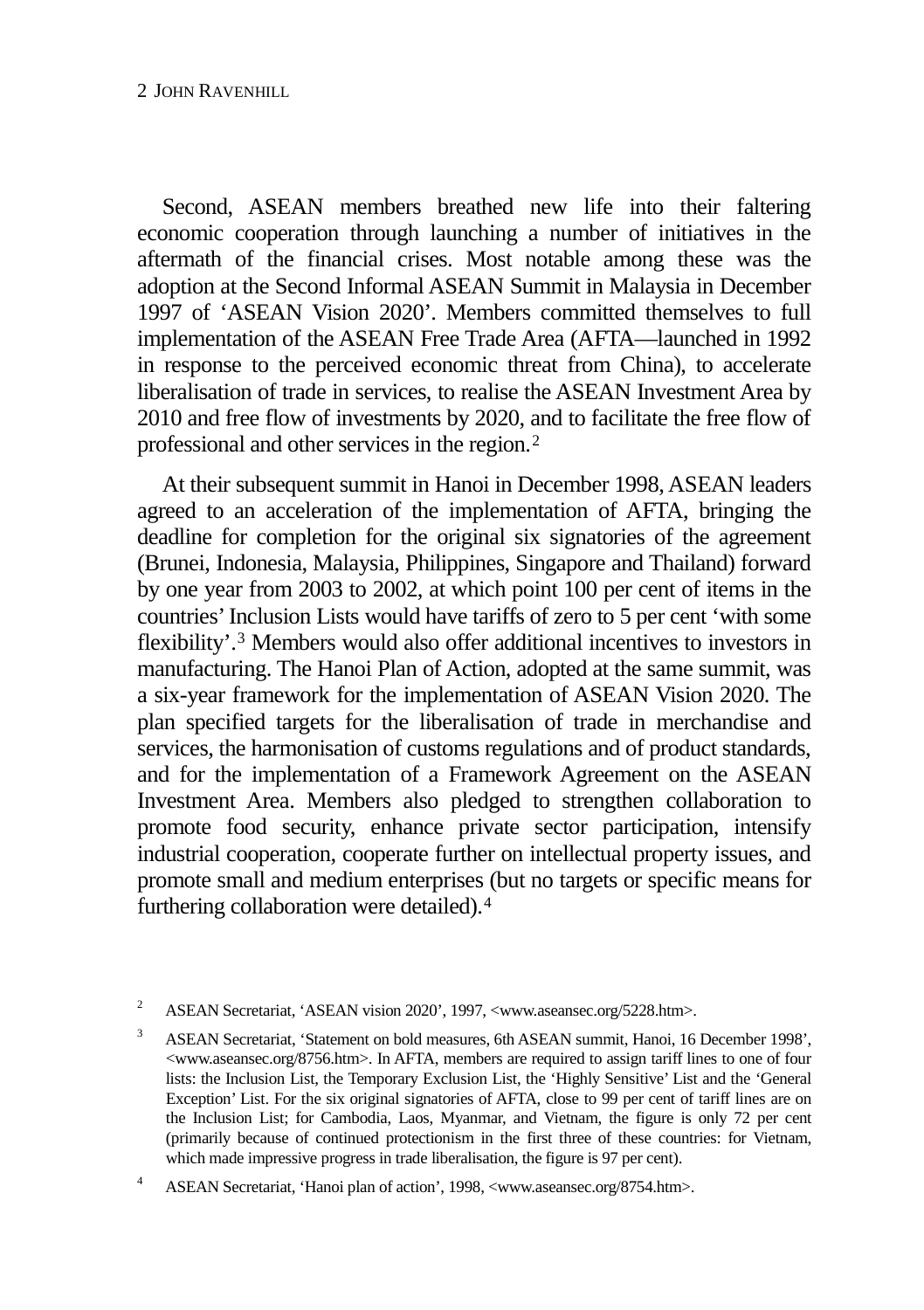Some member states soon realised, however, that these modest advances on existing cooperation in ASEAN provided little foundation for coping with the new challenges that ASEAN faced. ASEAN increasingly found itself caught in a pincer movement—from the North, China's economy continued to grow more rapidly than its ASEAN counterparts; ASEAN governments were particularly concerned about the potential loss of foreign investment given the increased attractiveness of China following its accession to the World Trade Organization (WTO) in 2001.[5](#page-6-0) And, from the West, India was rapidly emerging as 'Asia's next giant', with an acceleration of its economic growth following increased opening to the global economy, creating another competitor across many economic sectors. The first years of the new millennium also saw a proliferation of bilateral agreements in East Asia, a trend in which ASEAN member states were increasingly active participants. ASEAN's response to the new challenges was the adoption of the Bali Concord II at its Ninth Summit in 2003, in which the grouping resolved to establish an ASEAN Economic Community 'to create a stable, prosperous and highly competitive ASEAN economic region in which there is a free flow of goods, services, investment and a freer flow of capital, equitable economic development and reduced poverty and socio-economic disparities in year 2020'.[6](#page-6-1)

This paper evaluates ASEAN's performance in fostering economic collaboration during the institution's fourth decade. It does not seek to assess ASEAN's overall record or to address the issue of whether cooperation on economic matters, regardless of its effectiveness, may have played an important role in confidence-building among member economies and thus in facilitating improved inter-state relations.

### **FROM FREE TRADE AREATO ECONOMIC COMMUNITY?**

### **The ineffectiveness of the ASEAN Free Trade Area**

ASEAN began implementing its free trade agreement in 1993. In the years following the original declaration, the good intentions to promote economic cooperation were undermined by a lack of precision of the

<span id="page-6-0"></span><sup>5</sup> See John Ravenhill, 'Is China an economic threat to Southeast Asia?', *Asian Survey*, 46(5) 2006: 653–74, for discussion of whether such fears were warranted.

<span id="page-6-1"></span><sup>6</sup> ASEAN Secretariat, 'Declaration of ASEAN Concord II (Bali Concord II)', 2003, <www.aseansec.org/15159.htm>.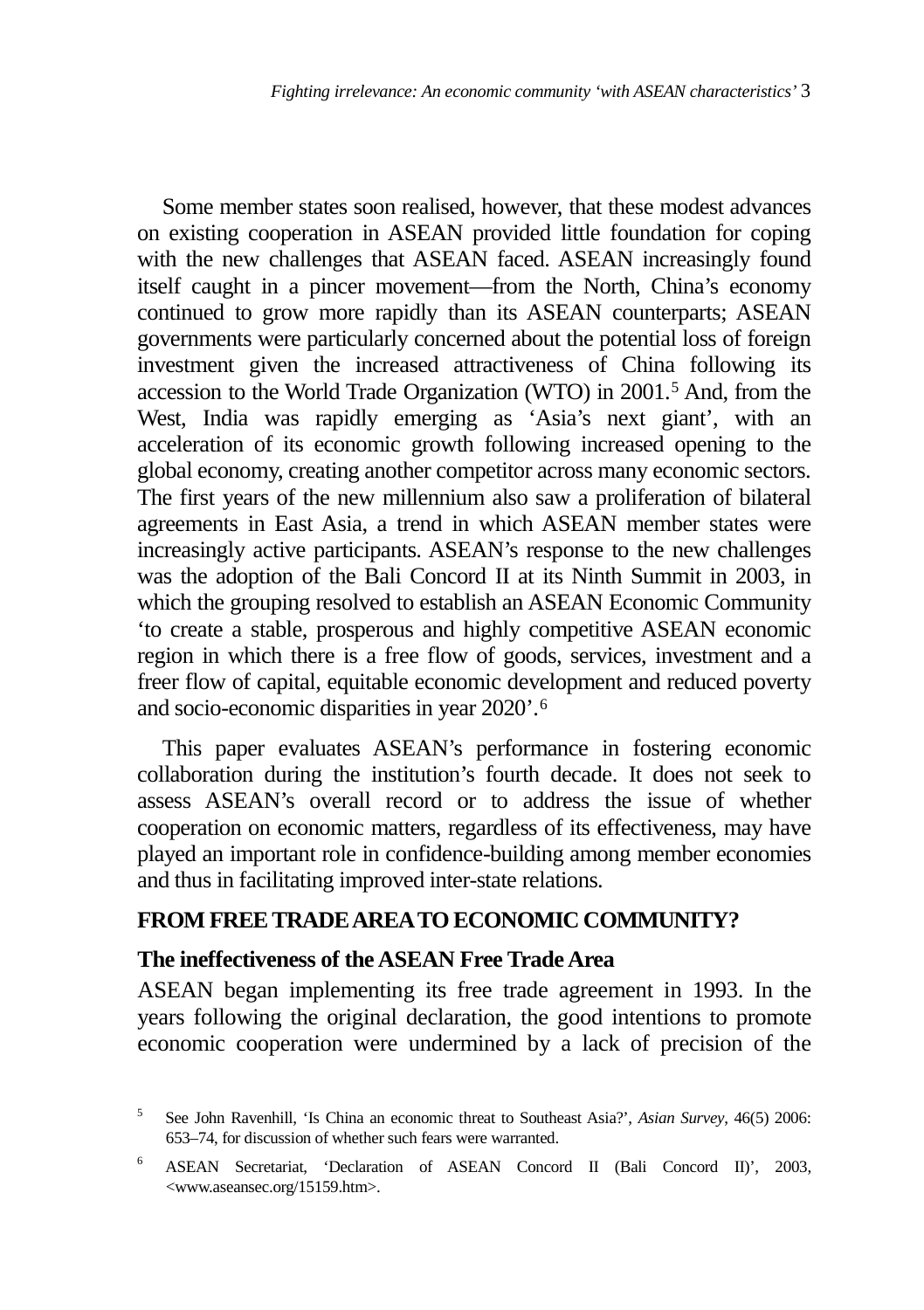obligations that members had agreed to, by frequent changes of target dates for implementation, which caused uncertainty for investors, and by the failure of members to honour the commitments they had made.<sup>[7](#page-7-0)</sup> ASEAN's definition of free trade was an unusual one—the implementation of tariffs that were in the zero to 5 per cent range (the top of this range being above the average tariff level that industrialised countries imposed on imports of manufactures once they fully implemented the WTO's Uruguay Round commitments). The lack of uniformity in treatment of individual products by various ASEAN countries in effect caused traders to face not a single free trade area but what Richard Baldwin has characterised as 45 bilateral preferential agreements within the ASEAN market.[8](#page-7-1)

ASEAN's acceleration of the implementation of AFTA did help somewhat to reduce the problem of uncertainty caused by different national tariffs for individual projects. By the end of 2006, 99.8 per cent of the tariff lines of the six original AFTA signatories (the 'ASEAN6') had been brought within the zero to  $\overline{5}$  per cent range required by AFTA.<sup>[9](#page-7-2)</sup> The average tariff level was 2.39 per cent, down from 12.76 per cent in 1993 when implementation of AFTA commenced.[10](#page-7-3) On the other hand, the complete freeing of trade between the six economies had fallen behind schedule. ASEAN failed to meet its target of zero tariffs for 60 per cent of the lines by 2003, with only Brunei, Malaysia and Singapore reaching this goal. For the Philippines, only 3.8 per cent of tariffs had been reduced to zero by the deadline, for Indonesia 54.6 per cent, and for Thailand 4.3 per cent. By the end of 2006, only 65 per cent of the products in the Inclusion Lists of the ASEAN6 had zero tariffs. Complete removal of all tariffs on goods was not

- <span id="page-7-1"></span><sup>8</sup> Baldwin, 'Managing the noodle bowl', p. 12.
- <span id="page-7-2"></span><sup>9</sup> Ong Keng Yong, 'Challenges and prospects for the ASEAN economic community: Remarks by HE Ong Keng Yong, Secretary General of ASEAN, at the ASEAN Gala Dinner, London, 4 December 2006', <www.aseansec.org/19002.htm>.
- <span id="page-7-3"></span><sup>10</sup> Cielito F. Habito, Fernando T. Aldaba and Ofelia M. Templo, 'An assessment study on the progress of ASEAN regional integration: The Ha Noi plan of action toward ASEAN vision 2020', REPSF Project 03/006b (Jakarta: Regional Economic Policy Support Facility, ASEAN–Australia Development Cooperation Program, ASEAN Secretariat, October 2004), p. 19.

<span id="page-7-0"></span><sup>7</sup> John Ravenhill, 'Economic cooperation in Southeast Asia: Changing incentives', *Asian Survey*, 35(9) 1995: 850–66.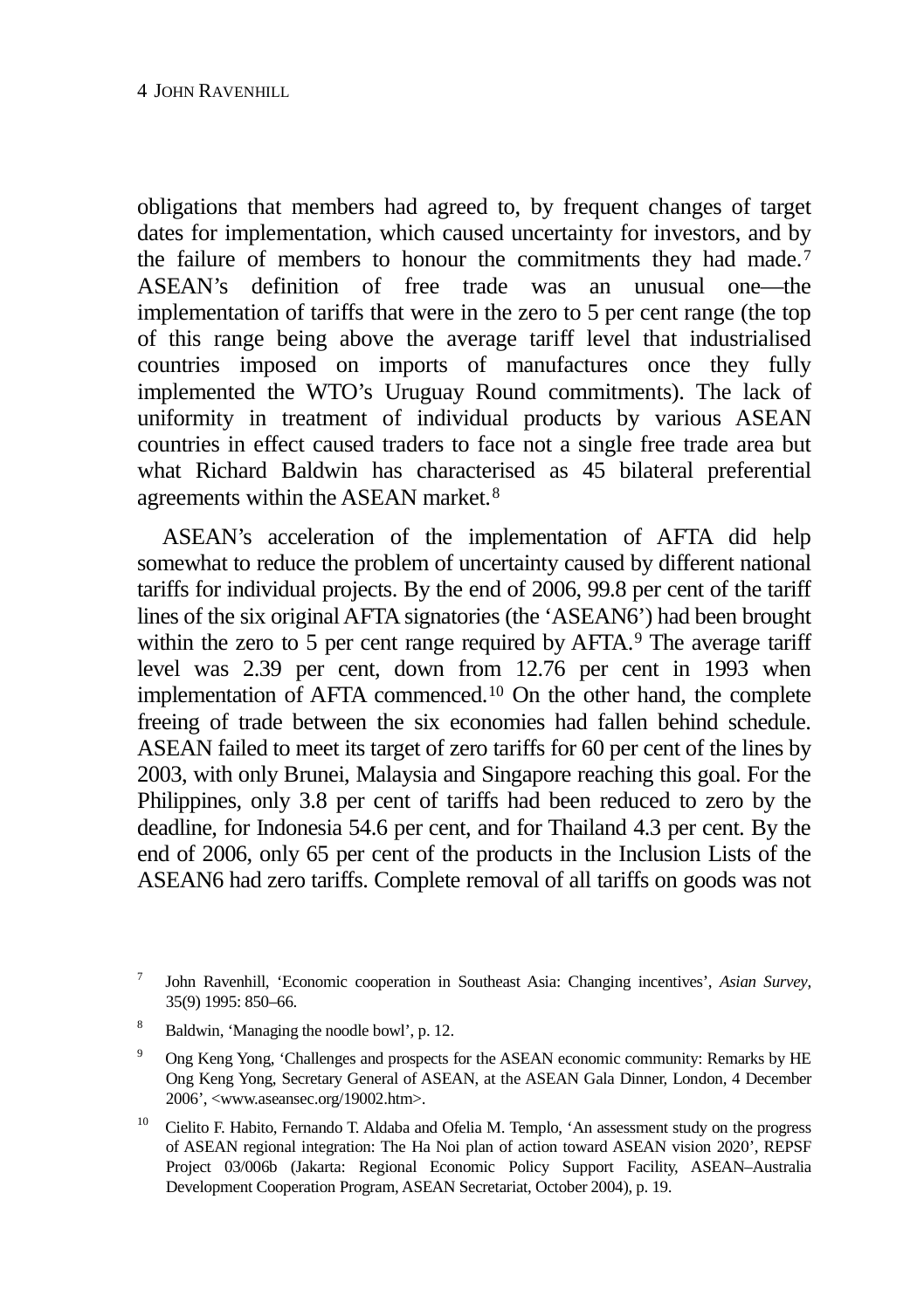scheduled to occur until 2010 for the ASEAN6, and 2015 for the newer members.

The uncertainty as to how products would be treated in individual markets was one reason why the private sector made little use of the preferential arrangements established by AFTA, an uncertainty compounded by inconsistent rules of origin and the absence of dispute settlement mechanisms in the agreement. More important, however, was that, following the unilateral trade liberalisation ASEAN states pursued in the 1980s and 1990s, the preferential margins created by AFTA for the vast majority of intra-ASEAN trade were so low that few companies found that their potential benefits offset the risk of delays and the costs of completing the paperwork required to comply with the treaty's rules of origins. Table 1 presents data on the average tariffs imposed in 2003 by the six original AFTA signatories on imports from outside (the most-favoured-nation rate) and from within ASEAN (the common effective preferential tariff). Only in Thailand's case was there a very large gap between the two rates.

## **Table 1: Comparison of average most-favoured-nation (MFN) and AFTA's common effective preferential tariff (CEPT) rates 2003 (%)**

|               | <b>MFN</b> | <b>CEPT</b> |
|---------------|------------|-------------|
| <b>Brunei</b> | 3.1        | 1.04        |
| Indonesia     | 7.3        | 2.17        |
| Malaysia      | 9.2        | 1.95        |
| Philippines   | 7.8        | 3.82        |
| Singapore     | 0          | $\theta$    |
| Thailand      | 18.6       | 4.6:        |

*Source*: Compiled from data in David J. Dennis and Zainal Aznam Yusof, 'Developing indicators of ASEAN integration—a preliminary survey for a roadmap', REPSF Project 02/001 (Jakarta: Regional Economic Policy Support Facility, ASEAN–Australia Development Cooperation Program, ASEAN Secretariat, August 2003), pp. 4–5.

These, however, were the *average* tariff levels. For the major categories of products in intra-ASEAN trade—computer and electronic equipment and components, and fuels—the average MFN tariff was less than 2 per cent,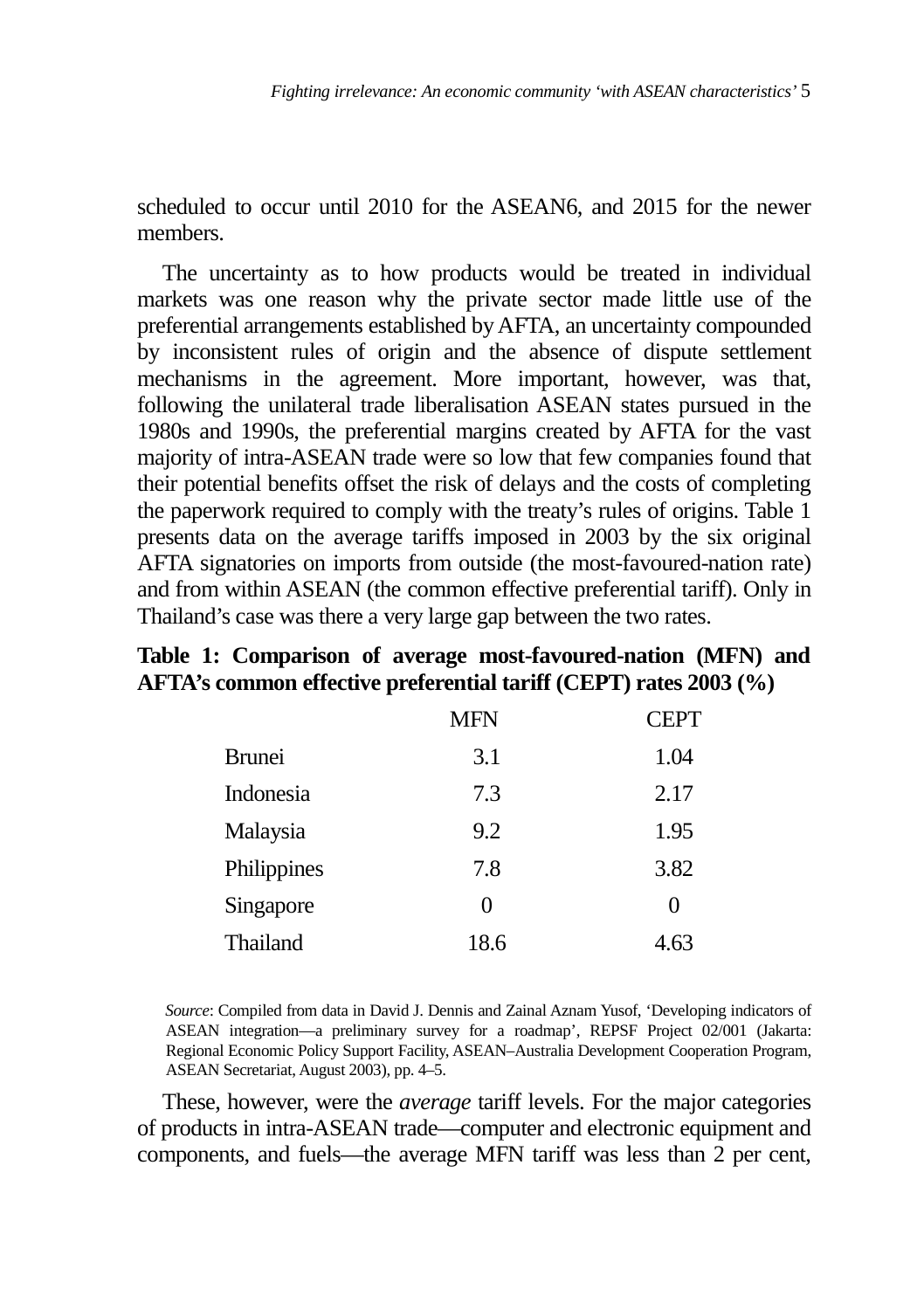with many of the computer products and components covered by the WTO's Information Technology Agreement.<sup>[11](#page-9-0)</sup> Scarcely surprising, therefore, that various studies have shown that only a tiny percentage of intra-ASEAN trade took advantage of the preferential tariffs created by AFTA—typically less than 5 per cent of overall trade, a much smaller percentage than for preferential arrangements in Europe, for instance[.12](#page-9-1) The issue here is not that tariff rates were significant barriers to intra-ASEAN trade, at least for the original signatories of AFTA. They were not. Rather, it is that AFTA added little to the trade liberalisation undertaken unilaterally by Southeast Asian states. If AFTA was to act as a significant stimulus to intra-ASEAN trade, advantages would have to be created on issues other than tariffs.

Progress in other areas of economic collaboration, however, was even more unimpressive than in the removal of tariffs on merchandise trade. In an era of generally low tariffs, 'beyond-border' barriers are often more significant obstacles to trade than are tariffs themselves. ASEAN has failed to address these issues seriously. Members failed to meet a 2005 deadline for agreement on criteria for identifying non-tariff barriers (NTBs). Although the ASEAN Secretariat now maintains a list of NTBs that individual states impose, one study suggested that few members had provided a comprehensive list to the Secretariat.<sup>[13](#page-9-2)</sup> And, as the former ASEAN Secretary-General Rodolfo Severino commented, it would be far more useful to have a list compiled from NTBs that businesses reported to have encountered rather than one of barriers whose existence governments were willing to acknowledge.[14](#page-9-3) ASEAN simply has not taken effective action to address problems such as coordination of customs procedures, and the harmonisation

<span id="page-9-0"></span><sup>&</sup>lt;sup>11</sup> The Information Technology Agreement (ITA) provides for duty-free import of most IT components and products. Of the ASEAN members, Indonesia, Malaysia, the Philippines, Singapore, and Thailand are parties to the ITA. In 2005, electrical machinery constituted 29 per cent of total intra-ASEAN trade; fuel oils a further 20 per cent, and machinery (a category that includes household appliances such as air conditioners, washing machines, refrigerators, and machine tools and office machinery) 16 per cent (ASEAN External Trade Statistics, [<www.aseansec.org/18137.htm>](http://www.aseansec.org/18137.htm)); Robert R. Teh Jr, 'Completing the CEPT scheme for AFTA', paper presented at conference on 'Beyond AFTA and towards an ASEAN common market', Makati City, 19–20 October 1999.

<span id="page-9-1"></span><sup>&</sup>lt;sup>12</sup> McKinsey and Company, 'ASEAN competitiveness study' (Jakarta: ASEAN Secretariat, 2003).

<span id="page-9-2"></span><sup>13</sup> Habito, Aldaba and Templo, 'An assessment study', p. 50.

<span id="page-9-3"></span><sup>&</sup>lt;sup>14</sup> Rodolfo Severino, *Southeast Asia in search of an ASEAN community: Insights from the former ASEAN Secretary-General* (Singapore: Institute of Southeast Asian Studies, 2006), p. 348.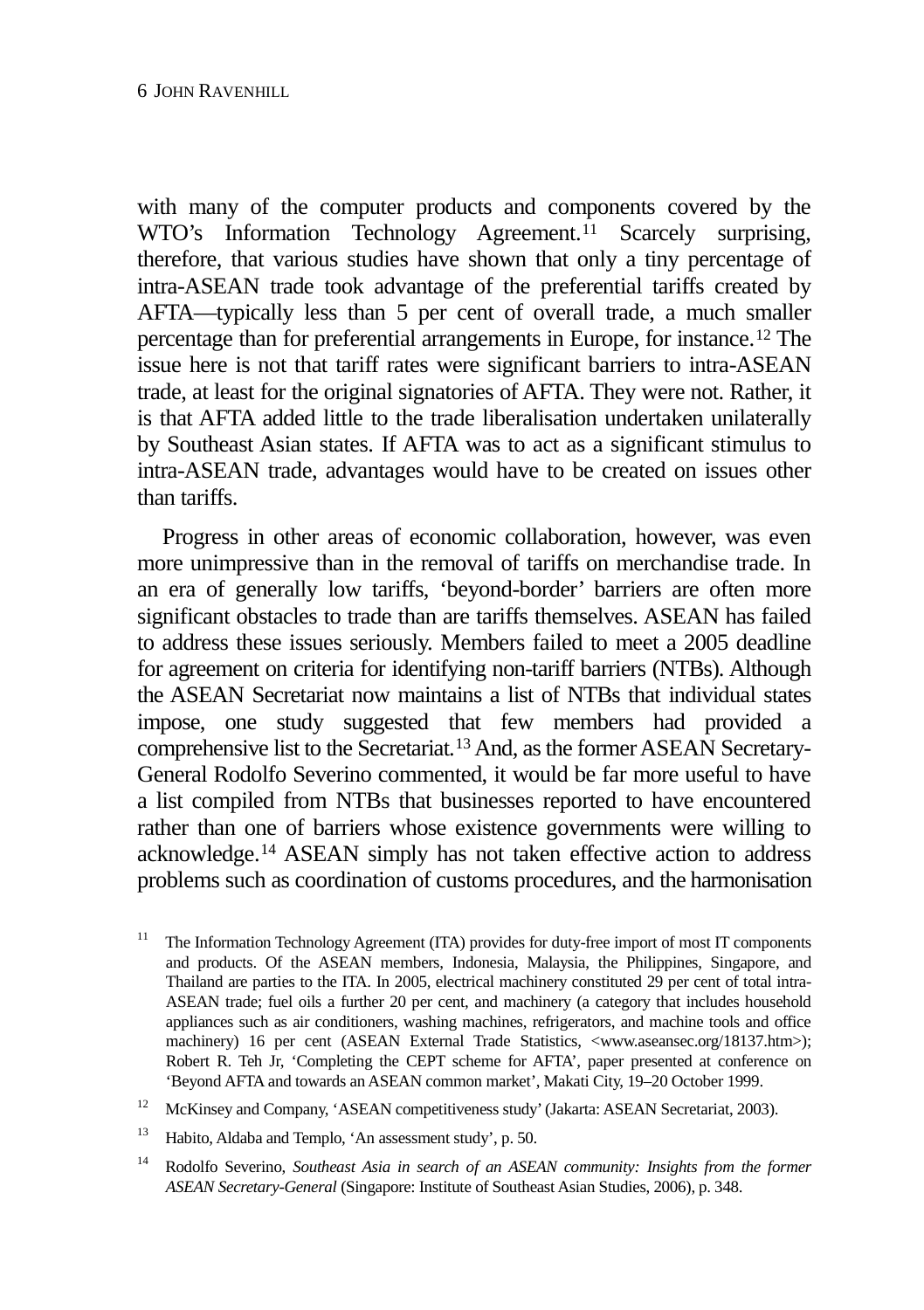of product standards and technical regulations. ASEAN did identify 20 priority products for which harmonisation of standards was to be achieved by 2000; by 2002, however, only four countries had fulfilled this commitment[.15](#page-10-0)

In the services sector, little progress on liberalisation had occurred despite the signature in 1995 of an ASEAN Framework Agreement on Services. As a consequence, growth of services trade within ASEAN was slower than the world average—in marked contrast to trade in goods.[16](#page-10-1) Some countries had liberalised market access and made progress on the provision of national treatment to investors from other ASEAN economies but ASEAN had not begun to address other key issues such as movement of natural persons or mutual recognition of labour standards. And, as the ASEAN Secretary General, Ong Keng Yong, acknowledged in December 2006, 'ASEAN has yet to embark ... on the harmonization and standardization of laws and regulations on business and on competition'.[17](#page-10-2)

ASEAN's progress on economic integration accordingly paled in comparison not only with that achieved within the European Union but also with that in other less ambitious integrative arrangements. Table 2 illustrates how ASEAN in many areas lagged behind the North American Free Trade Agreement (NAFTA) and the South American MERCOSUR as well as the European Union (EU).

Two developments in the early years of the twenty-first century highlighted the weaknesses of the existing state of ASEAN economic cooperation. The first was the negotiations that occurred between ASEAN as a grouping and regional economic partners—first China, then Japan and Korea (and most recently with the Australia–New Zealand Closer Economic Relations Trade Agreement). Although, as argued at the beginning of this paper, the agreements with China and Japan in particular did help to revitalise ASEAN after the financial crisis, they also had the effect of

<span id="page-10-0"></span><sup>15</sup> Habito, Aldaba and Templo, 'An assessment study', p. 19.

<span id="page-10-1"></span><sup>16</sup> Christopher Findlay, 'Services trade liberalization in ASEAN', in Denis Hew (ed.), *Roadmap to an ASEAN economic community* (Singapore: Institute of Southeast Asian Studies, 2005), pp. 172–95; Peter Lloyd and Penny Smith, 'Global economic challenges to ASEAN integration and competitiveness: A prospective look', REPSF Project 03/006a (Jakarta: Regional Economic Policy Support Facility, ASEAN–Australia Development Cooperation Program, ASEAN Secretariat, September 2004).

<span id="page-10-2"></span><sup>17</sup> Ong Keng Yong, 'Challenges and prospects'.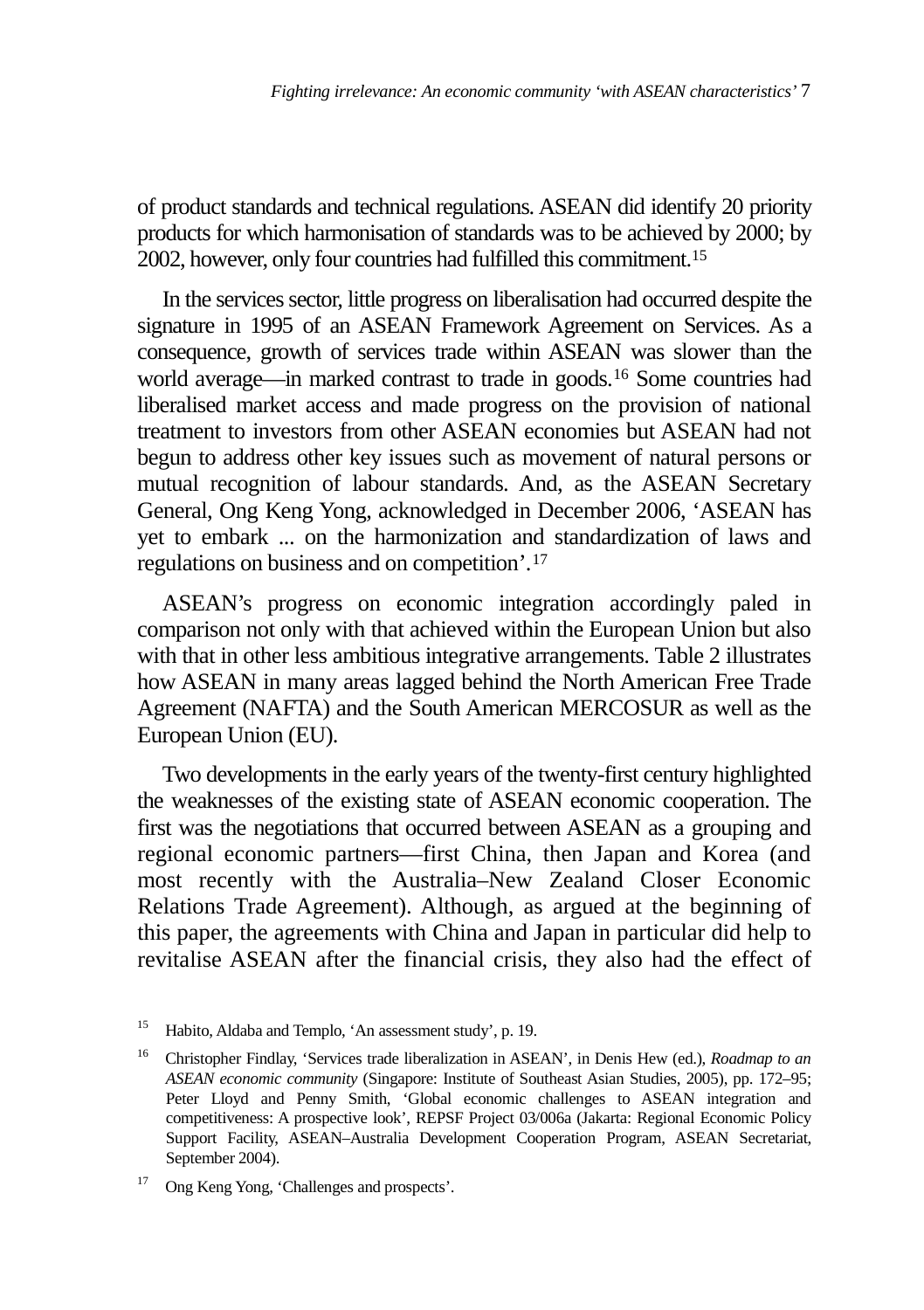| radic 2. ASEAN comonic micgration in comparative perspective                     |    |                  |                     |                  |
|----------------------------------------------------------------------------------|----|------------------|---------------------|------------------|
|                                                                                  | EU | <b>NAFT</b><br>A | <b>MERCO</b><br>SUR | <b>ASEA</b><br>N |
| <b>Goods</b>                                                                     |    |                  |                     |                  |
| Elimination of<br>tariffs                                                        | Y  | Y                | Y                   | P                |
| Elimination of<br><b>NTBs</b>                                                    | Y  | Y                | Y                   | P                |
| Elimination of<br>government<br>procurement<br>barriers                          | Y  | Y                | $\mathbb N$         | N                |
| Prohibition of<br>export incentives                                              | Y  | Y                | N                   | $\mathbb{N}$     |
| National treatment                                                               | Y  | Y                | P                   | N                |
| Harmonisation/mu<br>tual recognition of<br>product standards<br><b>Services</b>  | Y  | N                | N                   | P                |
| Market access                                                                    | Y  | Y                | P                   | ${\bf P}$        |
| Temporary<br>movement of<br>businesspeople                                       | Y  | Y                | P                   | N                |
| National treatment                                                               | Y  | Y                | Y                   | Р                |
| Mutual recognition<br>labour standards<br><b>Capital Markets</b>                 | Y  | N                | N                   | N                |
| <b>MFN</b> treatment                                                             | Y  | Y                | Y                   | Y                |
| Rights of<br>establishment                                                       | Y  | Y                | Y                   | Р                |
| National treatment                                                               | Y  | Y                | Y                   | Y                |
| Prohibition of                                                                   | Y  | Y                | $\mathbb N$         | N                |
| performance<br>Prohibition of<br>investment                                      | Y  | N                | N                   | N                |
| Harmonisation of                                                                 | Y  | N                | N                   | N                |
| business laws<br>Harmonisation of<br>corporate taxation<br><b>Lábour Markets</b> | P  | N                | N                   | N                |
| Temporary<br>movement of<br><b>Other Measures</b>                                | Y  | Y                | P                   | N                |

## **Table 2: ASEAN economic integration in comparative perspective**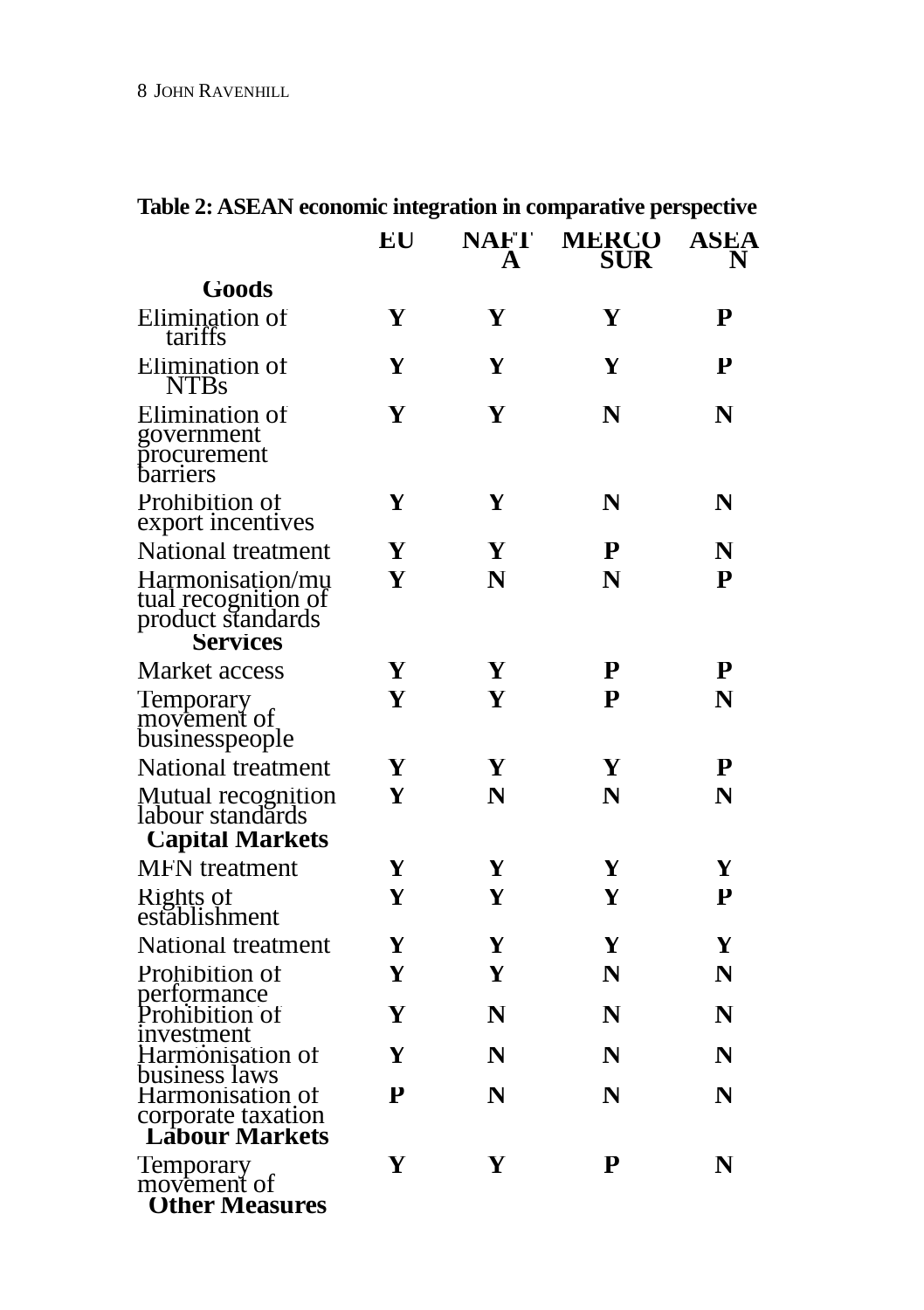|                                                        | EU | NAFT | <b>MERCO</b> | ASEA |
|--------------------------------------------------------|----|------|--------------|------|
| Regional/bilateral<br>cooperation on<br>Monetary union |    | N    |              |      |
|                                                        |    | N    |              | N    |

 $Y = Full\; Liberalisation; N = Not\; Addressed; P = Partial\; Liberalisation$ 

*Source*: Derived from Lloyd and Smith, 'Global economic challenges', Table 4.1.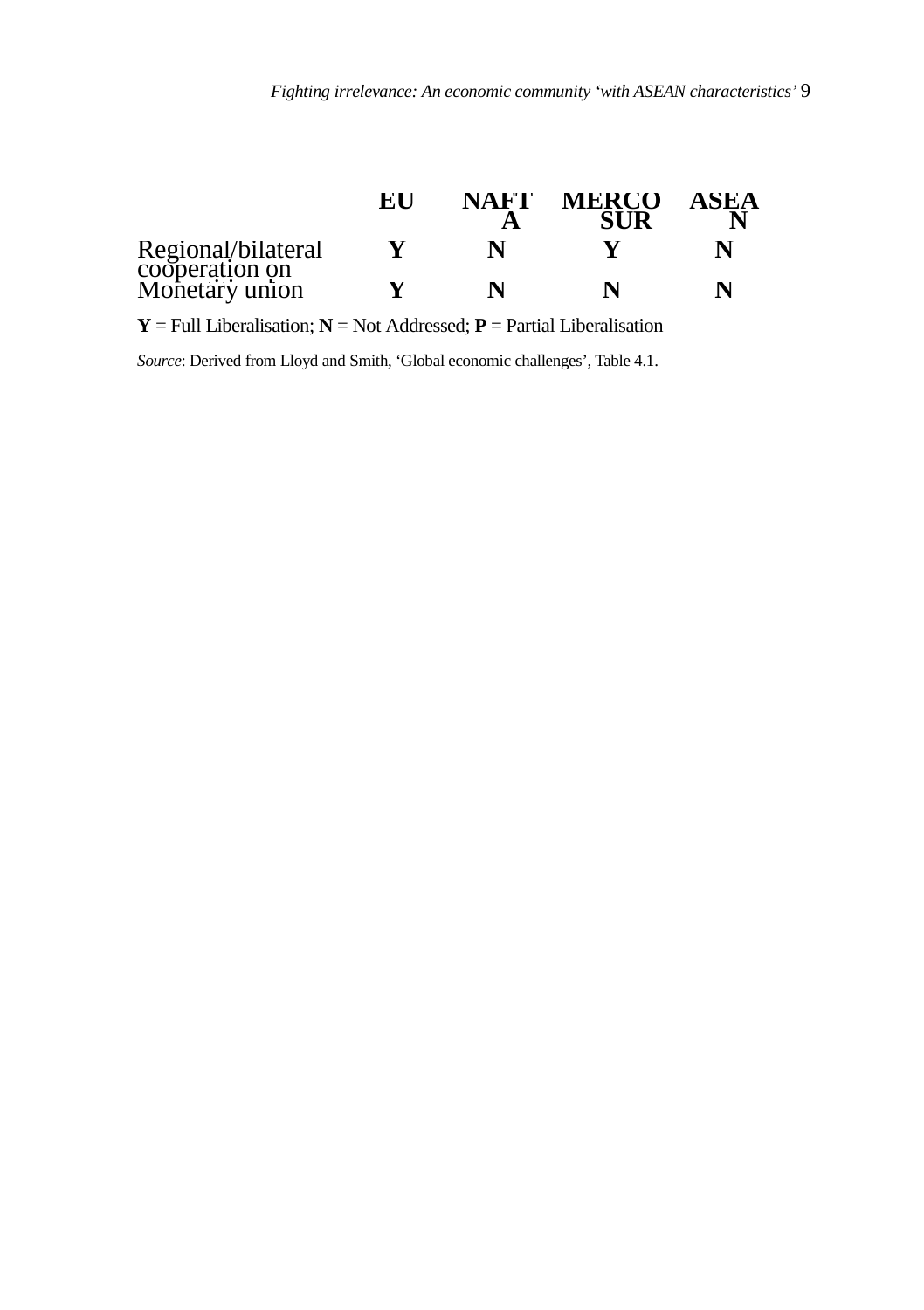exposing its weaknesses.[18](#page-13-0) One was that ASEAN itself had no international legal personality. The Secretariat, unlike the European Commission, was not empowered to negotiate on ASEAN's behalf. This problem was compounded by the absence of a common external tariff and therefore identical treatment for imports in all ASEAN markets. Although the treaties were ostensibly with ASEAN as a whole, prospective partners inevitably had to negotiate with individual ASEAN countries.

The fragility and shallowness of ASEAN's economic integration was further exposed by the other significant development in the foreign economic policies of the region in the early years of the new century: the proliferation of bilateral free trade agreements. By early 2007, individual ASEAN countries were implementing, negotiating or conducting studies on 59 preferential trade agreements with other countries or groupings.[19](#page-13-1) At the very least, conclusion of these agreements could be expected to remove any tariff advantages in merchandise trade that AFTA conferred on ASEAN partners. But, even more significantly, some of these agreements proposed 'deeper' integration than ASEAN itself had achieved. This was particularly the case for agreements involving the United States (with Singapore having concluded a treaty in May 2003, and Malaysia and Thailand negotiating with Washington), and to a lesser extent for those with Japan and with Australia. These agreements are 'WTO Plus' in nature, involving not just trade in goods but also in services, and typically contain provisions on intellectual property rights, competition policies, and so on. With full implementation of these agreements typically scheduled to occur within ten years of their signature, ASEAN countries faced the anomaly of having committed themselves to give more favourable treatment to extra-regional partners than they were scheduled to provide to their partners in ASEAN entirely against the 'ASEAN First' principle that supposedly underlay Southeast Asia's regional collaboration on foreign economic policies.

<span id="page-13-0"></span><sup>&</sup>lt;sup>18</sup> And, some have suggested, may have diverted attention and energy away from intra-ASEAN cooperation.

<span id="page-13-1"></span><sup>&</sup>lt;sup>19</sup> As is clear from Table 3, the distribution of agreements across ASEAN countries is very uneven with ASEAN's newest members, Cambodia, Laos, Myanmar, and Vietnam, generating little interest as potential partners for extra-regional countries.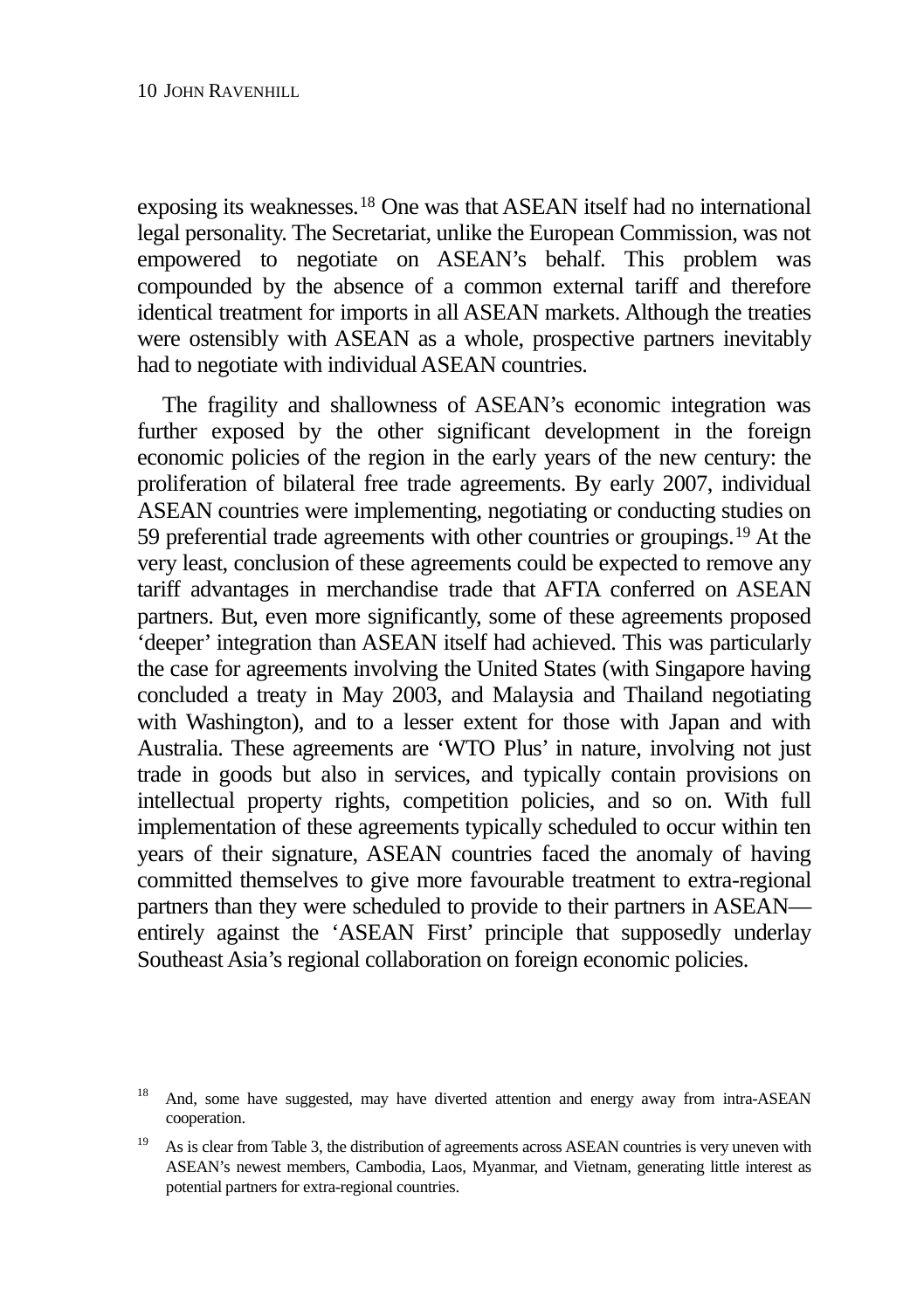## **Table 3: Bilateral/minilateral PTAs involving ASEAN and its member countries in March 2007**

| Country      | <b>Implementing</b>            | <b>Negotiating</b> | Study group          |
|--------------|--------------------------------|--------------------|----------------------|
| <b>ASEAN</b> | AFTA, China,                   | Australia-New      | US                   |
|              | Korea*                         | Zealand, India,    |                      |
|              |                                | Japan              |                      |
| Brunei       | AFTA, Chile-New                | Japan              | US                   |
|              | Zealand-                       |                    |                      |
|              | Singapore***                   |                    |                      |
| Cambodia     | AFTA                           |                    |                      |
| Indonesia    | <b>AFTA</b>                    | Japan              | European Free        |
|              |                                |                    | Trade Area           |
|              |                                |                    | (EFTA), India,       |
|              |                                |                    | Pakistan, US         |
| Laos         | AFTA, Thailand                 |                    |                      |
| Malaysia     | AFTA, Japan                    | Australia, New     | Chile, India, Korea  |
|              |                                | Zealand, Pakistan, |                      |
|              |                                | US                 |                      |
| Myanmar      | AFTA.                          |                    |                      |
|              | BIMSTEC**                      |                    |                      |
| Philippines  | AFTA, Japan                    |                    | Pakistan, US         |
| Singapore    | AFTA, Australia,               | Bahrain, Canada,   | Sri Lanka, United    |
|              | EFTA, India,                   | China, Egypt,      | <b>Arab Emirates</b> |
|              | Japan, Jordan,                 | Kuwait, Mexico,    |                      |
|              | Korea, New<br>Zealand, Panama, | Pakistan, Peru,    |                      |
|              | US, Brunei-Chile-              | Qatar              |                      |
|              | New Zealand***                 |                    |                      |
| Thailand     | AFTA, Australia,               | Bahrain, EFTA,     | Chile, Korea,        |
|              | Bahrain, China,                | New Zealand,       | MERCOSUR,            |
|              | India, Japan, Laos,            | Peru, US           | Pakistan             |
|              | BIMSTEC**                      |                    |                      |
| Vietnam      | <b>AFTA</b>                    | Japan              |                      |
| <b>Notes</b> |                                |                    |                      |

\* Excludes Thailand, which refused to sign after Korea excluded rice and 200 other agricultural products from the agreement.

\*\* Bay of Bengal Initiative for MultiSectoral Technical and Economic Cooperation (Bangladesh, Bhutan, India, Myanmar, Nepal, Sri Lanka, Thailand).

\*\*\* Trans-Pacific Strategic Economic Partnership Agreement.

In short, ASEAN had saddled itself with a mid-twentieth century form of regional economic cooperation that was ill-equipped to cope with twentyfirst century challenges. Summing up the state of ASEAN economic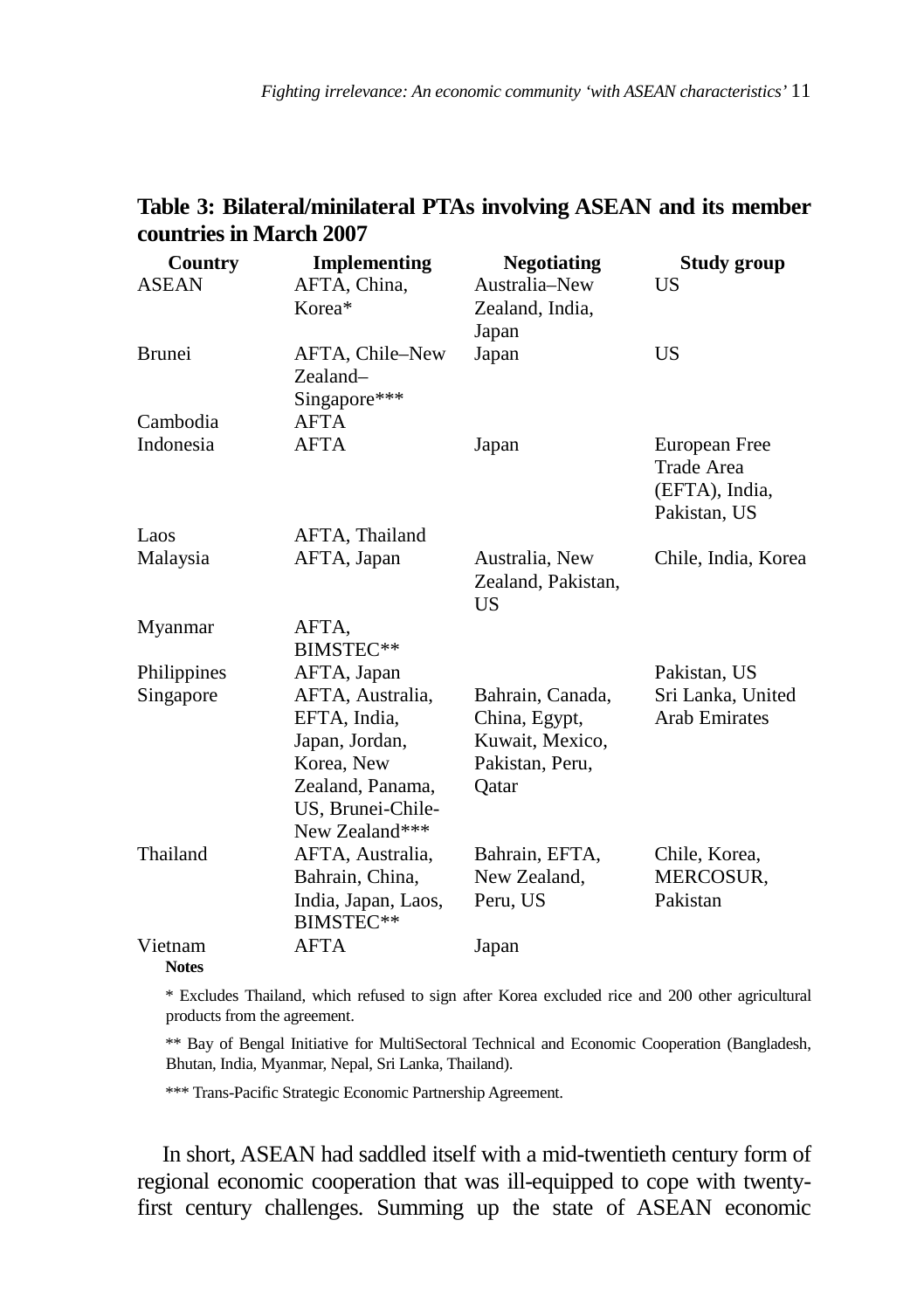integration in 2002, the then Secretary-General of ASEAN, Severino commented:

the process of integration has generally stalled. To be sure, some progress has been made, notably in AFTA, but progress has fallen short of measuring up to the challenges faced by our region and carrying out the leaders' vision and resolve. AFTA has seen little actual use by traders. The other foundations for regional integration have not been built upon. Regional economic integration seems to have become stuck in framework agreements, work programmes, and master plans.[20](#page-15-0)

Responding to increasing criticism of the ineffectiveness of ASEAN Economic Cooperation and fears on the part of leaders of its more advanced economies that this was contributing to the decline in foreign direct investment inflows that ASEAN experienced after the financial crises, ASEAN Economic Ministers in May 2002 commissioned a comprehensive study from the management consultants, McKinsey and Company, into ASEAN competitiveness. The bluntness of the report's message undoubtedly shocked some ASEAN governments. The report concluded that 'ASEAN countries are less a unified market for goods and services than a collection of disparate markets' and that this fragmentation generated 'higher costs, uncertainty, and subscale markets'. These problems were compounded by 'unpredictable policy implementation'. Potential foreign investors consequently were deterred. Integration of the ASEAN market was estimated to have the potential to raise regional GDP by 10 per cent. and to reduce the cost of manufacturing in the region by between 10 and 20 per cent.[21](#page-15-1) The McKinsey report was completed in August 2003: its recommendation that the acceleration of ASEAN economic integration should be addressed through identifying a number of priority sectors was taken up by ASEAN leaders at their summit in Bali later that year. But the leaders went beyond the McKinsey report in committing themselves to the establishment of an ASEAN Economic Community, one of three 'pillars' of an ASEAN Community to be realised by 2020.

<span id="page-15-0"></span><sup>20</sup> Severino, *Southeast Asia in search of an ASEAN community*, p. 344.

<span id="page-15-1"></span><sup>&</sup>lt;sup>21</sup> A summary of the report appeared in Adam Schwarz and Roland Villinger, 'Integrating Southeast Asia's economies', *McKinsey Quarterly*, 1, 2004, <www.mckinseyquarterly.com/article\_page.aspx? ar=1392&L2=7&L3=8>.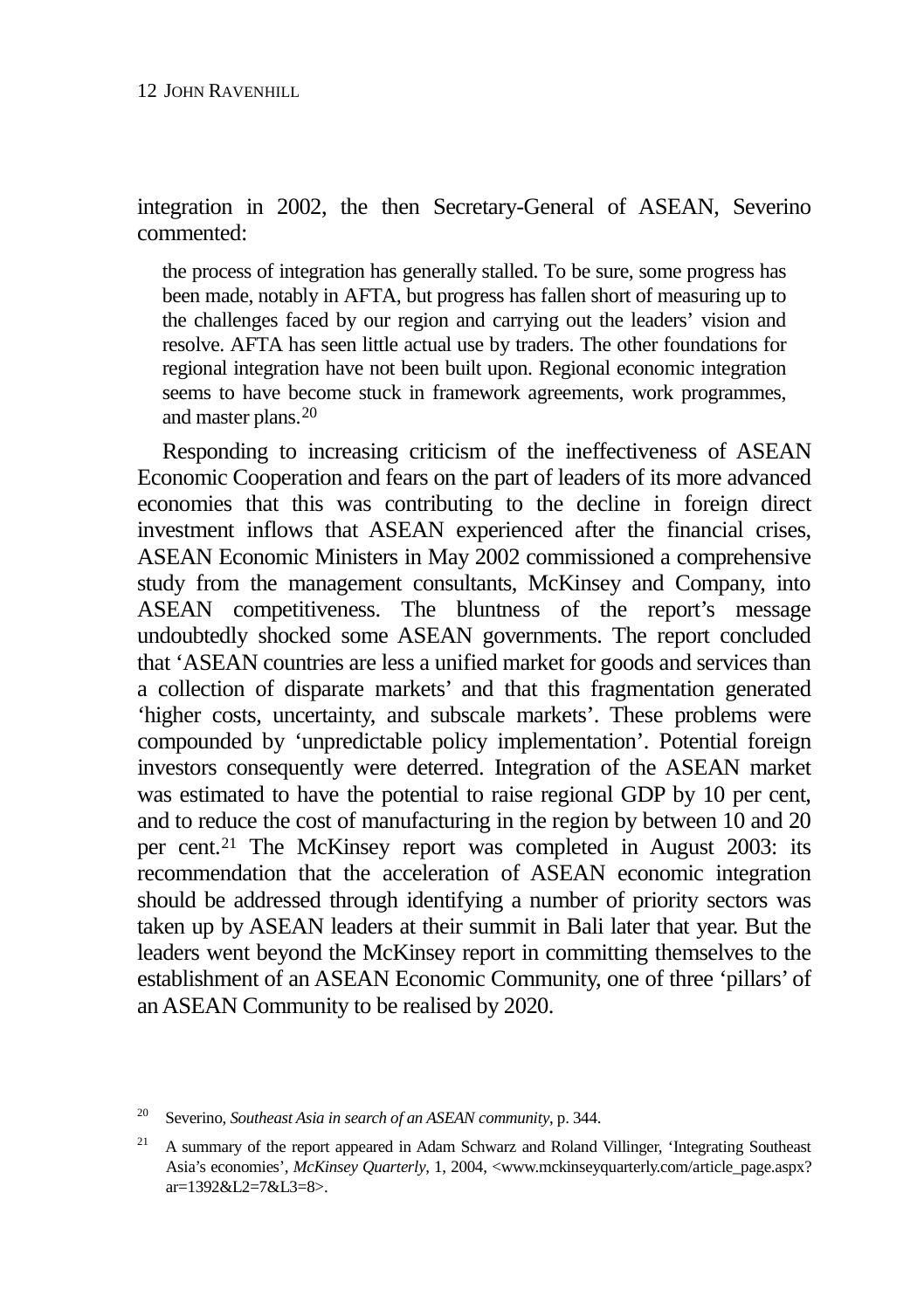## **THE ASEAN ECONOMIC COMMUNITY**

The Bali Concord II adopted in 2003 is a typical ASEAN document: full of well-meaning phrases but almost entirely devoid of specificity regarding the mechanisms through which the objectives will be realised.

Indeed, to exactly what ASEAN leaders were committing themselves in pledging to establish an ASEAN Economic Community was far from clear. The concept of 'Economic Community' suggested a substantially deeper economic integration than had been achieved through the implementation of AFTA over the previous decade. This was reinforced by the statement that 'The ASEAN Economic Community shall establish ASEAN as a single market and production base, turning the diversity that characterises the region into opportunities for business complementation making the ASEAN a more dynamic and stronger segment of the global supply chain'.[22](#page-16-0) Following the logic of the McKinsey report, the emphasis was strongly on furthering ASEAN's integration into global production networks.

But how did ASEAN leaders conceive of a single market and how it might be realised? A commitment to a 'free flow of goods, services, investment' seems straightforward enough but the qualifier in the commitment to a '*freer* flow of capital' immediately suggested a hedging that critics saw as all-too-characteristic of ASEAN's history of 'flexible' commitments to economic integration.

As Peter Lloyd and Penny Smith suggest,<sup>[23](#page-16-1)</sup> for economists the idea of a single market has a specific meaning: it is a geographical area in which the 'Law of One Price' applies, that is, there should be a single price throughout the regional market for every tradable commodity and factor of production, after adjustment is made for transport costs. The McKinsey report had made specific comments about how prices for the same product differed significantly across ASEAN economies. For the law of one price to be realised, not only must border barriers be removed but so too any other sources of discrimination (including those introduced by national taxation systems) between domestic goods, investors, and labour and those coming from other parts of the region. Realisation of a single market thus defined would require the harmonisation of national tax rates, competition

<span id="page-16-0"></span><sup>&</sup>lt;sup>22</sup> ASEAN Secretariat, 'Declaration of ASEAN Concord II', paragraph B3.

<span id="page-16-1"></span><sup>23</sup> Lloyd and Smith, 'Global economic challenges'.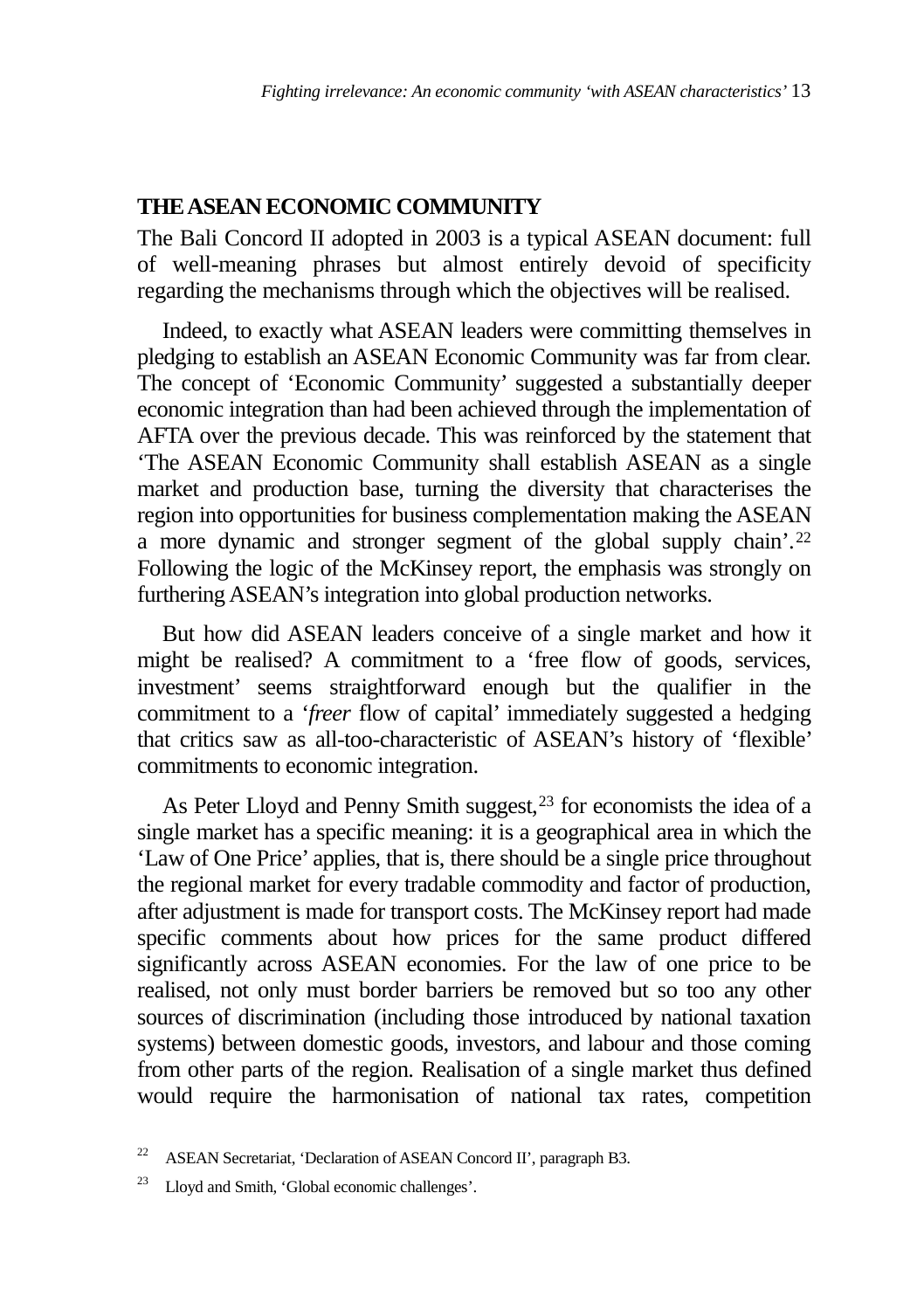principles, and product standards. Some suggest on the basis of European experience that realisation of a truly integrated market will also require the adoption of a common external tariff and 'deep' monetary cooperation (at least a currency basket to facilitate intra-regional transactions if not a common currency).[24](#page-17-0)

Reference to a common external tariff immediately points to significant difficulties that ASEAN would experience in attempting to move to a truly integrated single market. The first is accommodating Singapore's open economy. Singapore's average MFN tariff is already zero: given Singapore's dependence on international trade, it would be inconceivable for the island state to agree to raise its tariffs to comply with an ASEAN common external tariff (CET) that was set at above zero. Two possible solutions exist for this problem. First, ASEAN as a whole could set its CET at zero, which would be consistent with the grouping's external orientation and the emphasis in the Bali Concord on the importance of establishing ASEAN as a competitive global production base. The second would be for other ASEAN members to agree to a non-zero CET, leaving Singapore as a free port—but this would have administrative complications that would inhibit the reduction of transactions costs the adoption of a CET is intended to achieve.

A zero CET would cause a different set of problems, namely, it would deprive member states of tariff revenue, a significant source of government income for the least developed economies, especially Cambodia. The need to accommodate the particular problems faced by ASEAN's newest members is the second major difficulty that ASEAN will face in moving towards a single market. The diversity of ASEAN economies remains greater than that of other regional groupings when measured in terms of per capita income.[25](#page-17-1) ASEAN has become increasingly conscious of the

<span id="page-17-0"></span><sup>24</sup> Michael G. Plummer, 'Creating an ASEAN economic community: Lessons from the EU and reflections on the roadmap', in Denis Hew (ed.), *Roadmap to an ASEAN economic community* (Singapore: Institute of Southeast Asian Studies, 2005), pp. 31–62; Michael G. Plummer and Reid W. Click, 'Bond market development and integration in ASEAN', *International Journal of Finance and Economics*, 10(2) 2005: 133–42.

<span id="page-17-1"></span><sup>&</sup>lt;sup>25</sup> Whereas the ratio of the highest (Singapore) to lowest (Laos) per capita income in ASEAN measured in purchasing power parity terms is more than 15:1, the equivalent ratios for NAFTA (US:Mexico) and the EU (Luxembourg:Romania) are approximately 4:1 and 7:1 respectively. If Singapore is excluded as an outlier, however, the ratio between the next highest per capita income, Malaysia, and Laos is 5:1). (The World Bank data do not include GDP information for Myanmar).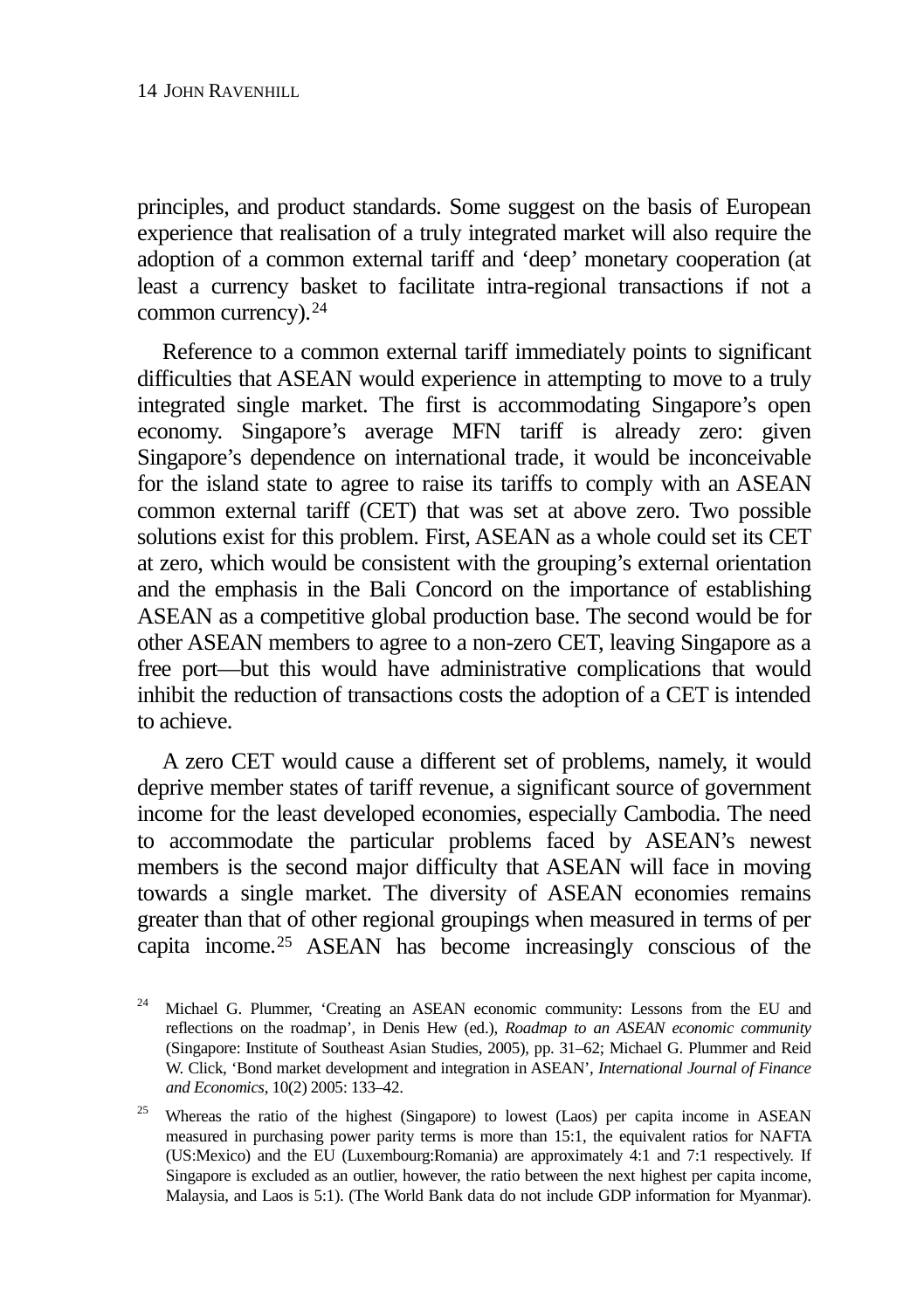obstacles to deeper integration posed by intra-regional inequalities.[26](#page-18-0) Far greater attention has been given to capacity-building in the weaker states with mixed results.<sup>27</sup> But unlike the EU, it has not developed any mechanisms for fiscal transfers from the wealthier to the poorer economies. The principal concession to its low-income states, a status that overlaps with the newest members, has been to allow them longer adjustment periods to implement agreements. In its report to ASEAN leaders, the Eminent Person's Group<sup>[28](#page-18-2)</sup> charged with formulating proposals for an ASEAN Charter suggested that a 'special fund' for 'narrowing the development gap' should be established but that this should be financed by voluntary contributions from member states—hardly likely to provide certainty to the lower income economies that any substantial benefits will be coming to them.

The McKinsey report had recommended that ASEAN should deepen its economic cooperation through a sectoral approach, suggesting that the initial focus should be on liberalisation and standardisation in consumer goods and electronics. At its October 2003 leaders' meeting, ASEAN decided to go beyond these recommendations by accelerating liberalisation in 11 priority sectors, with six member economies having responsibility for coordinating work in the sectors.[29](#page-18-3) The 11 sectors collectively accounted for 50 per cent of intra-ASEAN trade in 2003. For each of the sectors, a 'roadmap' to liberalisation was prepared, with the objective of removing

When the measure is overall size of the economy, however, the EU is now the most diverse grouping, with a ratio of more than 500 to 1 between Germany, the largest, and Malta, the smallest economy. Data from World Bank, <web.worldbank.org/WBSITE/EXTERNAL/DATASTATISTICS/ 0,,contentMDK:20535285~menuPK:1192694~pagePK:64133150~piPK:64133175~theSitePK:2394 19,00.html>.

- <span id="page-18-0"></span><sup>26</sup> For the problems that this has caused for regional cooperation efforts see Natasha Hamilton-Hart, 'Asia's new regionalism: Government capacity and cooperation in the Western Pacific', *Review of International Political Economy*, 10(2) 2003: 222–45.
- <span id="page-18-1"></span><sup>27</sup> An assessment of ASEAN's capacity-building programs found that training programs often attracted 'poor participation' in part because 'recipient countries did not always find such training programs relevant to their needs'. See Habito, Aldaba and Templo, 'An assessment study', p. xii.
- <span id="page-18-2"></span><sup>28</sup> ASEAN Secretariat, 'Report of the Eminent Persons Group on the ASEAN Charter' (Jakarta: ASEAN Secretariat, December 2006), <www.aseansec.org/19247.pdf>.
- <span id="page-18-3"></span><sup>29</sup> The priority sectors and countries responsible are: wood-based products and automotive (Indonesia); rubber-based products and textiles/apparel (Malaysia); agriculture-based products and fisheries (Myanmar); electronics (Philippines); IT linkages and health care (Singapore); and air travel and tourism (Thailand).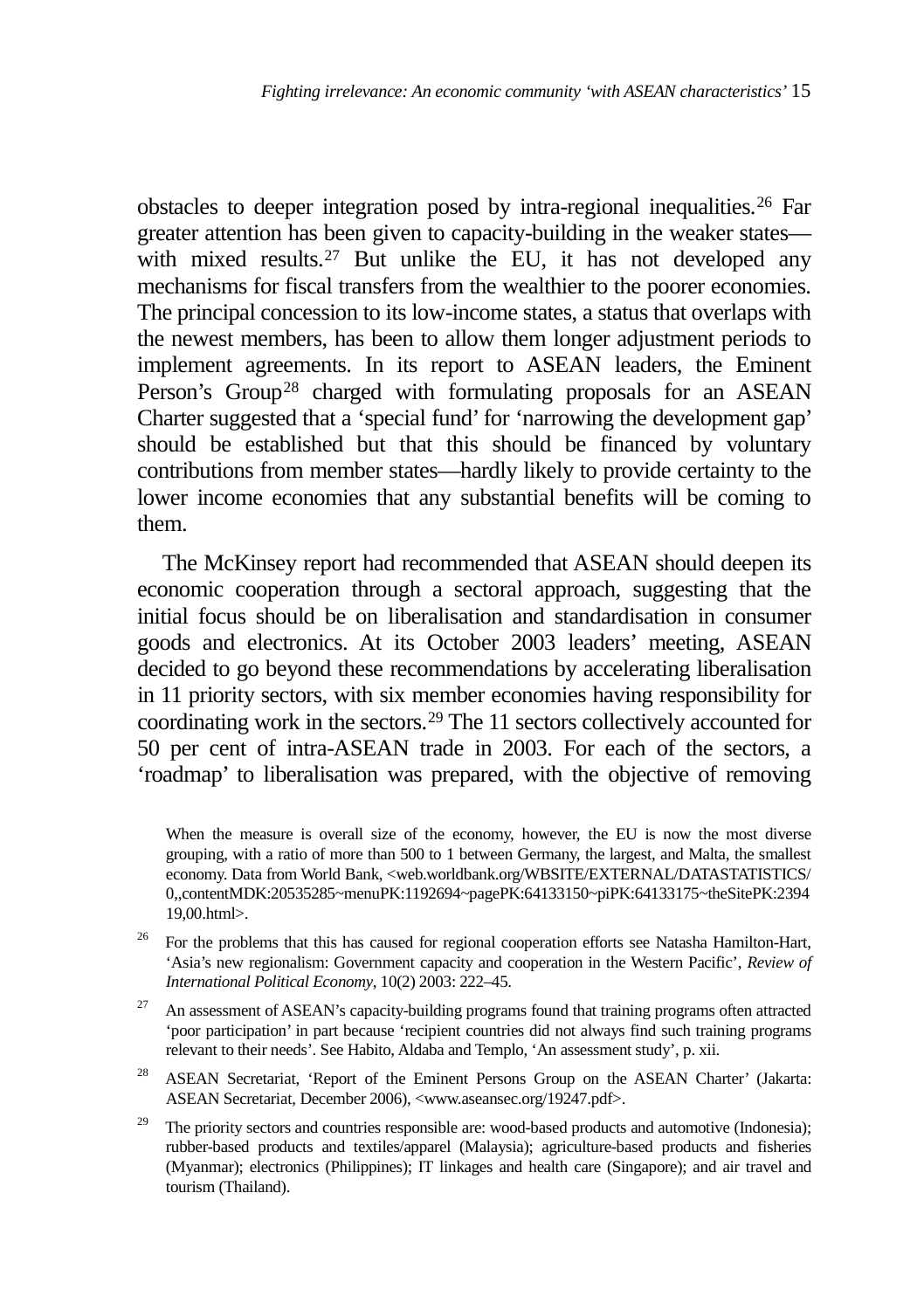import duties by 2007 (for the ASEAN6, 2012 for newer members), three years ahead of the AFTA schedule. The roadmaps also focus on investment facilitation, and harmonisation/mutual recognition of product standards and testing certification.

The Cebu Leaders' Meeting in January 2007 adopted revised roadmaps for the various sectors.[30](#page-19-0) It is evident from the published material that progress in liberalisation is far from complete and generally slower than anticipated. Moreover, the focus of current work remains predominantly on border barriers rather than on the 'deeper' beyond-the-border integration that will be required if ASEAN is to form an integrated economic community. For some sectors, e.g., automotive, preparatory studies were still to be completed in 2007. Harmonisation of automotive safety standards was not scheduled to be completed until 2008. The timeline for the removal of restrictive investment measures stretched to 2010 for the ASEAN6, 2013 for Vietnam, and 2015 for Cambodia, Laos and Myanmar. Measures in the tourism sector appear less ambitious than those proposed in the ASEAN Tourism Agreement, signed in 2002.[31](#page-19-1) Some states, particularly Cambodia, exempted from liberalisation a significant number of products in the automotive, textiles, and wood products sectors. In the services sector, some progress has been made in mutual recognition agreements—for instance, on nursing and engineering services. A comprehensive report on trade in services ten years after the implementation of the ASEAN Framework Agreement on Services concluded, however, that 'performance has not been impressive', and that the liberalisation achieved under the agreement had provided little preferential advantage beyond that offered by members through the General Agreement on Trade in Services (GATS).<sup>[32](#page-19-2)</sup>

ASEAN may be commended for attempting to accelerate liberalisation through the sectoral approach, and especially for tackling sectors such as automotive and textiles/apparel that had been particularly sensitive to

<span id="page-19-0"></span><sup>&</sup>lt;sup>30</sup> All of which are available on the ASEAN Secretariat website, reflecting a significant improvement in the grouping's transparency in recent years. For details of the roadmaps see <www.aseansec.org/19399.htm>.

<span id="page-19-1"></span><sup>31</sup> Severino, *Southeast Asia in search of an ASEAN community*, p. 349.

<span id="page-19-2"></span><sup>&</sup>lt;sup>32</sup> Vo Tri Thanh and Paul Bartlett, 'Ten years of ASEAN Framework Agreement on Services (AFAS): An assessment', REPSF Project 05/004 (Jakarta: ASEAN Secretariat, July 2006), p. xiii, [<www.aadcp-repsf.org/cgi/axs/ax.pl?http://www.aadcp-repsf.org/docs/05-004-FinalReport.pdf>](http://www.aadcp-repsf.org/cgi/axs/ax.pl?http://www.aadcp-repsf.org/docs/05-004-FinalReport.pdf).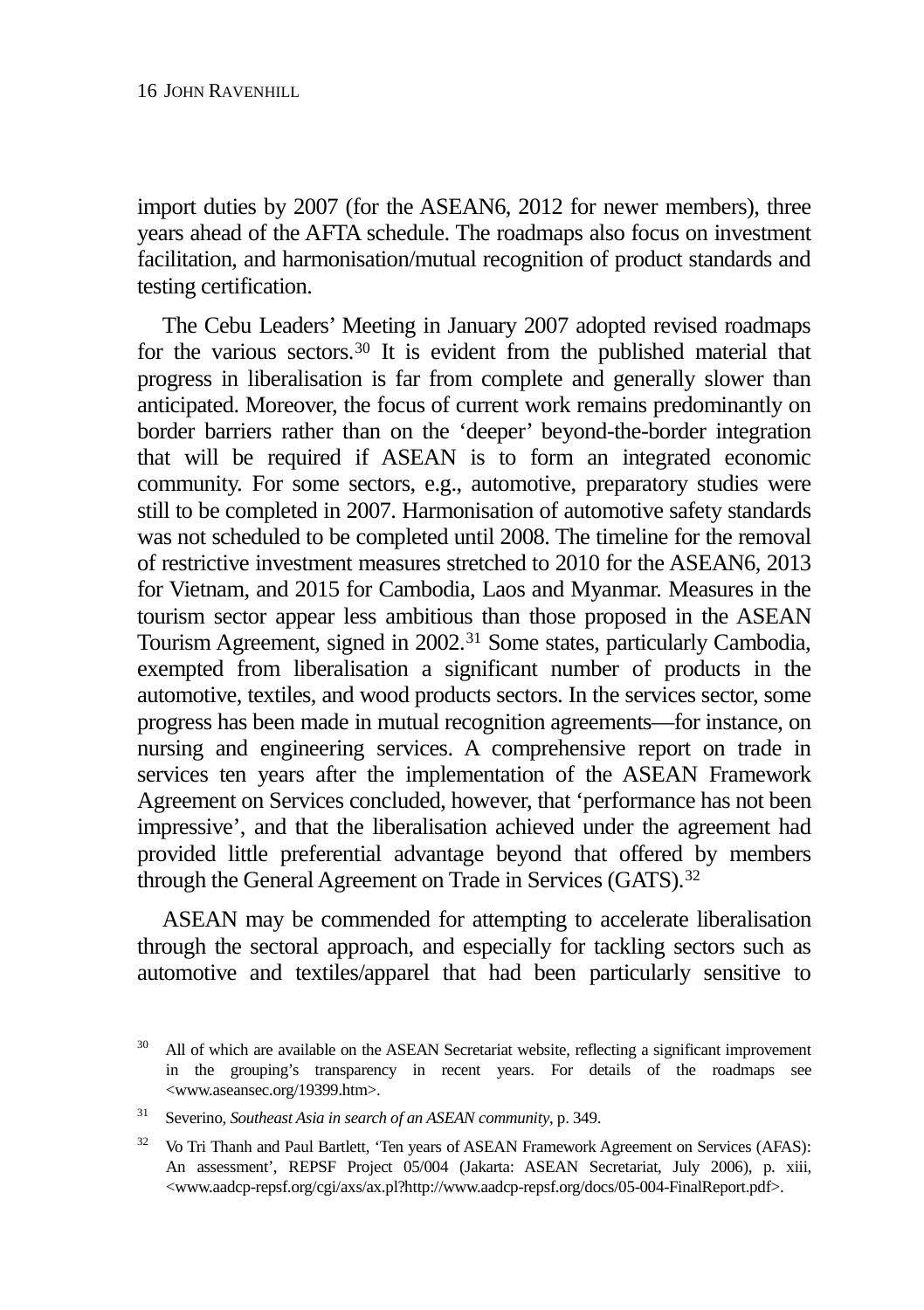member states in previous years. The relatively recent implementation of the roadmaps precludes definitive judgements on whether ASEAN will meet its own deadlines. Nonetheless, the slow pace of liberalisation and the fragmentation across different markets does not bode well for the grouping's aspirations to create a single market that will be attractive to foreign investors. Incomplete agreements that are lacking in specificity do little to enhance confidence in the grouping's capacity to deliver on its commitment to a single market. But also, as has been the case throughout the history of ASEAN economic cooperation, the credibility of ASEAN's commitments comes under question because of the weakness of the grouping's political institutions, particularly their capacity for monitoring and enforcing the agreements that are reached.

## **The institutional reform imperative**

ASEAN's problem is not one of lack of vision, ideas, or action plans. The problem is one of ensuring compliance and effective implementation. ASEAN must have a culture of commitment to honour and implement decisions, agreements and timelines.<sup>[33](#page-20-0)</sup>

ASEAN is infamous for the manner in which states have jealously guarded their sovereignty—seen in the unwillingness of members to provide the Secretariat with the resources needed to carry out its responsibilities for fear that it might somehow mushroom into a European Commission-style supranational body. Consensual decision-making and the flexible implementation of agreements are emblematic of a pathology of fear of commitment. Over the years ASEAN members appear to have confused a perhaps justified aversion to supranationalism with an unwillingness to accept binding commitments voluntarily entered into. With most ASEAN states now members of the WTO, and many entering binding FTA commitments with industrialised economies, a certain irony exists between their willingness to voluntarily sign on to these agreements and a continuing reluctance to commit within ASEAN itself. There is nothing in a free trade agreement that requires supranationalism—even

<span id="page-20-0"></span><sup>33</sup> ASEAN Secretariat, 'Report of the Eminent Persons Group', paragraph 6.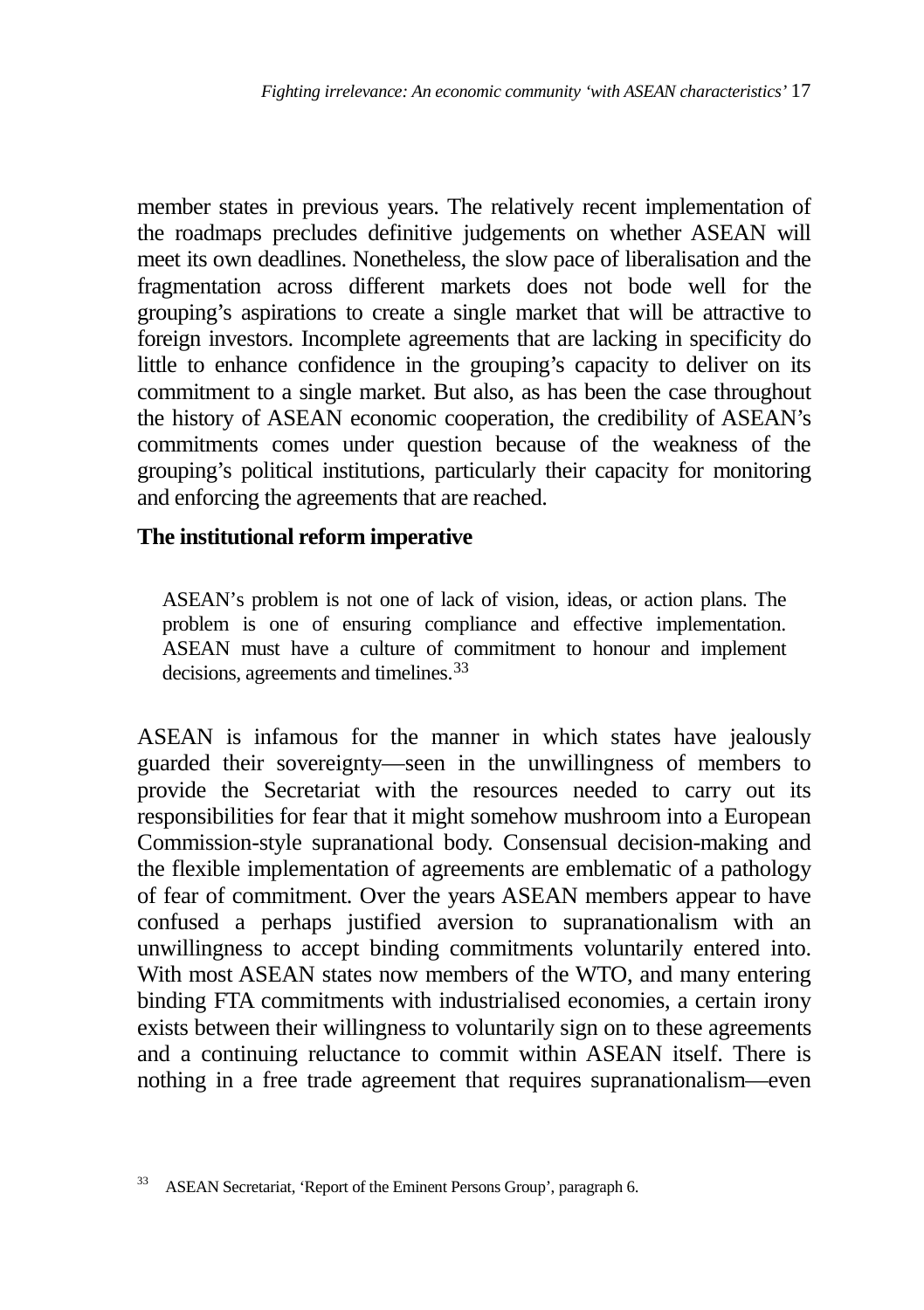dispute settlement mechanisms can be handled, albeit with debatable effectiveness by national secretariats, as in NAFTA.

As many commentators have noted, ASEAN is unlikely to achieve its ambitious vision of establishing an economic community by 2015 (the revised deadline adopted by ASEAN leaders at the twelfth summit held in Cebu in January 2007) unless radical changes are made in its culture, its institutions and its decision-making procedures. ASEAN's culture has been one of voluntary commitment and compliance, of flexibility in the implementation and interpretation of obligations that members have negotiated at the regional level. As noted in the previous section of this paper, the consequence of this elastic resolve for its most significant economic project, the Free Trade Area, has been an incomplete agreement that fails to provide the certainty that foreign investors seek. The success of the proposed ASEAN Economic Community therefore will likely be determined by the fate of the ASEAN Charter, currently under deliberation by its member states.

A particularly significant gap in AFTA was the absence of effective dispute settlement mechanisms (DSMs). DSMs, of course, can only be effective if clarity exists on what members have actually agreed to. ASEAN members are moving, albeit slowly, towards accepting greater precision in their regional obligations, for example, by agreeing to the removal of all tariffs. But an enormous distance has still to be travelled before ASEAN has a set of agreements that are sufficiently specific that they could conceivably be legally enforceable. It is this lack of specificity in ASEAN agreements, coupled with the failure of member states to see their provisions as binding obligations, which are the principal problems. Commentators have placed a great deal of emphasis on the need to 'depoliticise' dispute resolution in ASEAN[.34](#page-21-0) While an independent DSM within ASEAN would certainly be a significant institutional innovation, the emphasis on depoliticisation of dispute resolution to a considerable extent misunderstands the character of the dispute settlement process within the WTO. Consistent with John Gerard Ruggie's characterisation of postwar economic regimes as reflecting

<span id="page-21-0"></span><sup>34</sup> Hsu Locknie, 'The ASEAN community: Institutional implications', in ISEAS, *Towards realizing an ASEAN community: A brief report on the ASEAN community roundtable* (Singapore: Institute of Southeast Asian Studies, 2004), pp. 36–48.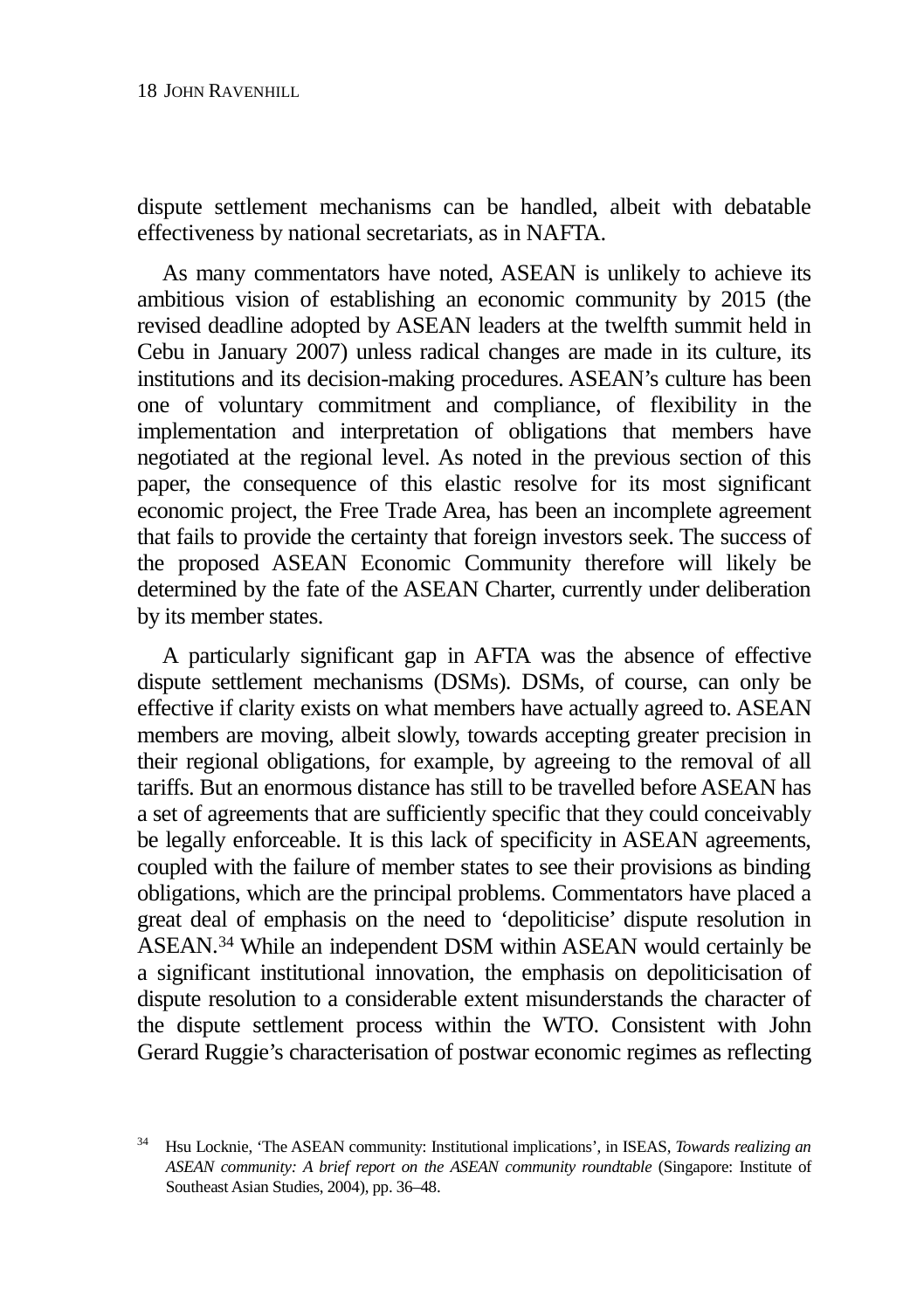the principle of 'embedded liberalism',[35](#page-22-0) dispute settlement in the global trade regime has always been a political process. Even in the more legalised WTO, emphasis is placed on the parties negotiating a settlement themselves; the establishment of a dispute settlement panel is a last resort (and only about one-third of the disputes that are notified to the WTO end up before a panel).

The previous argument notwithstanding, the WTO's DSMs have enormous significance simply by virtue of their very existence. For it is the possibility that disputes will go to adjudication that both encourages countries to comply with their obligations, and to resolve disputes when they arise. ASEAN's decision to adopt a Protocol on Enhanced Dispute Settlement Mechanism<sup>[36](#page-22-1)</sup> at its tenth summit in Vientiane in 2004 therefore arguably marked a substantial step towards re-shaping institutional culture. Nonetheless, as former Secretary-General Severino points out, the new mechanism appears to assume that the Senior Economic Officials, who have responsibility for adopting a dispute panel report, will operate on consensus (a requirement that undermined the General Agreement on Tariffs and Trade's (GATT) dispute-settlement procedures).[37](#page-22-2) The Senior Economic Officials can also reject a report by the Appellate Body. Moreover, the effectiveness of the new mechanisms will depend not just on their existence but on the willingness of states to make use of them: this has yet to be tested. Members never had recourse to a 1996 protocol on dispute settlement, and their use of the new procedures would mark a radical departure from established ASEAN norms.

Failure of member states to honour the commitments that they have made within ASEAN also reflects the lack of effective monitoring procedures within the grouping. In turn, this highlights the weakness of the ASEAN Secretariat. Although the Secretariat was strengthened somewhat in 1993 after the commitment to introduce AFTA, with the title of its chief executive officer being amended to Secretary-General of ASEAN, and an open recruitment process introduced, it remains drastically understaffed for

<span id="page-22-0"></span><sup>&</sup>lt;sup>35</sup> John Gerard Ruggie, 'International regimes, transactions, and change: Embedded liberalism in the postwar economic order', *International Organization*, 36(2) 1982: 379–415.

<span id="page-22-1"></span><sup>36</sup> ASEAN Secretariat, 'ASEAN protocol on enhanced dispute settlement mechanism', 2004, <www.aseansec.org/16754.htm>.

<span id="page-22-2"></span><sup>37</sup> Severino, *Southeast Asia in search of an ASEAN community*, p. 354.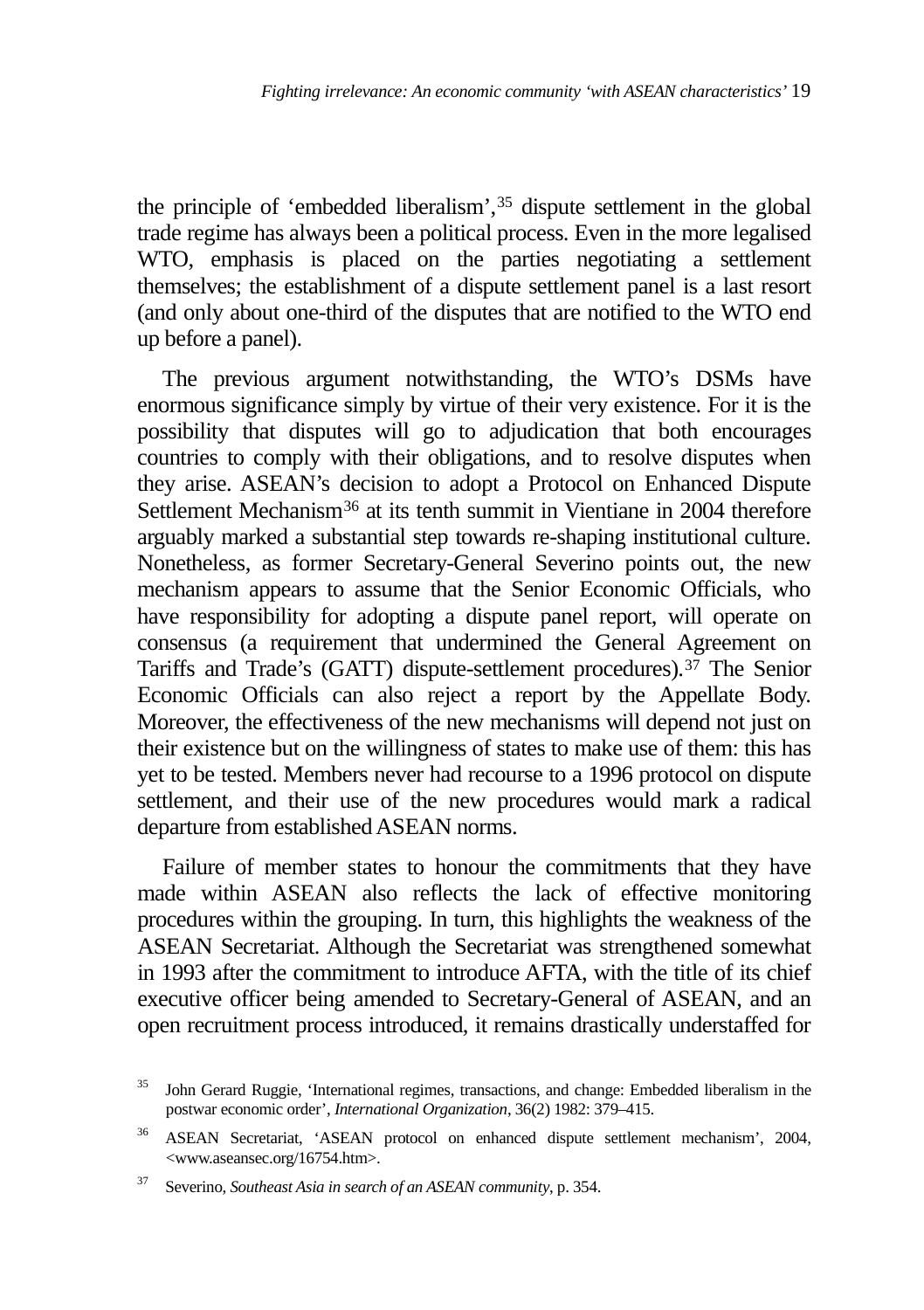the tasks that it will be required to perform if the ASEAN Community is to be realised within the next decade. The Eminent Persons Group report on the ASEAN Charter fails to suggest explicitly that the Secretariat should have a role in monitoring the implementation of agreements, asserting merely that 'more openly-recruited professional staff may need to be employed' to upgrade the Secretariat's capacity to 'carry out research and analytical work'[.38](#page-23-0)

The other major area where institutional reform is required is in ASEAN's decision-making procedures. Decision-making on the basis of consensus may have served ASEAN well during its early days when the need for confidence-building was paramount. In an era when decisions need to be made and implemented rapidly to ensure that an integrated ASEAN market remains competitive, proceeding on a lowest common denominator basis will simply be ineffective. The reality is that some countries are far more important for the regional economy than are others. Four countries— Indonesia, Malaysia, Singapore, Thailand—account for more than 85 per cent of intra-ASEAN trade (Table 4). Four other members—Brunei, Cambodia, Laos, Myanmar—each for less than 1 per cent.

### **Table 4: Country shares in intra-ASEAN trade 2005 (%)**

| <b>Brunei Darussalam</b> | 0.7  |
|--------------------------|------|
| Cambodia                 | 0.4  |
| <b>Indonesia</b>         | 10.9 |
| Laos                     | 0.2  |
| Malaysia                 | 21.6 |
| Myanmar                  | 0.8  |
| Philippines              | 5.3  |
| Singapore                | 40.7 |
| Thailand                 | 14.9 |
| Viet Nam                 | 4.6  |

*Source*: Calculated from ASEAN Secretariat, External Trade Statistics, Table 18, <www.aseansec. org/18137.htm>.

<span id="page-23-0"></span><sup>38</sup> ASEAN Secretariat, 'Report of the Eminent Persons Group', paragraph 40.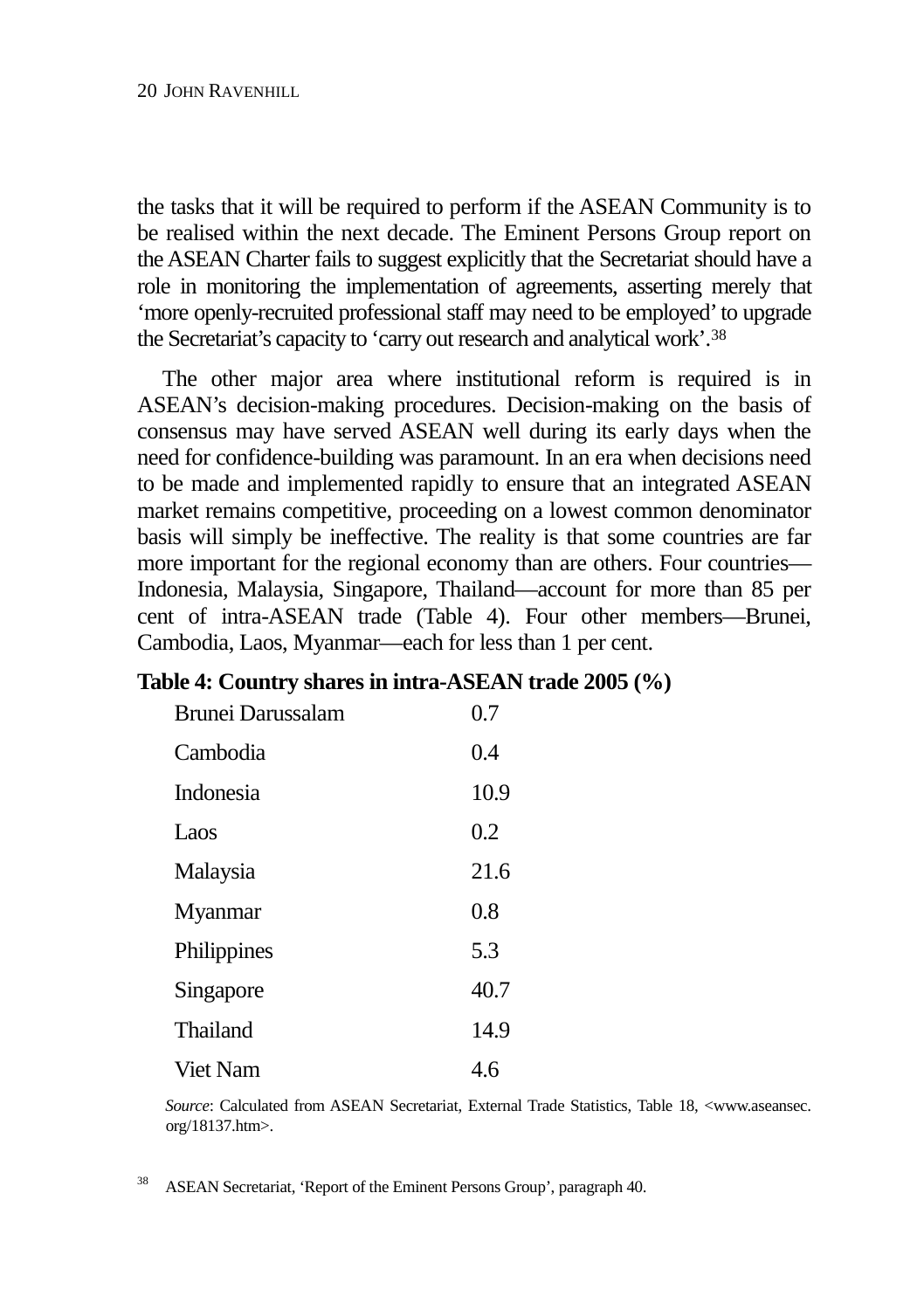These disparities suggest that, optimally, a system of weighted voting should be utilised in ASEAN's economic decision-making. Failing adoption of such mechanisms, and it would be an extremely unlikely development, a second best option would be to ensure, through the use of a system of qualified majority voting, that ASEAN's economically least important states do not have an effective veto over decision-making.

Other options have been put forward to attempt to facilitate more rapid integration through 'flexible participation' that involve a sub-grouping proceeding with measures while others remain on the sidelines. The two straightforward arrangements would be either an 'ASEAN  $-x$ ', or a '2 plus *x*' procedure. Neither has much to recommend it. Whereas proponents suggest that undertakings by 'pathfinders' to pursue deeper integration may have a positive demonstration effect that convinces laggards to follow suit, an equally plausible argument is that enabling countries to opt out of various agreements removes the pressure on them to liberalise (as the WTO recognised in insisting that the Uruguay Round should be a 'single undertaking'). The fundamental problem with these types of arrangements is that they have the potential to institutionalise once again a multi-tier ASEAN with fragmented integration, which will continue to render ASEAN's integrative efforts of marginal interest to its target audience, private sector actors.

### **Beyond political will**

ASEAN's failure to adopt binding obligations to deepen its economic integration is often attributed to 'lack of political will'. But for political economists, this should be the beginning rather than the end of an explanation—one has to explain why 'political will' was absent.

An absence of political will reflects the configuration of political forces within member states on issues relating to ASEAN integration. As Richard Stubbs and Etel Solingen have argued convincingly, internationalising forces have generally been in the ascendancy in ASEAN over the last two decades.[39](#page-24-0) It is not that pro-liberalisation business groups oppose deeper ASEAN integration. Rather, it is that liberalisation under ASEAN auspices

<span id="page-24-0"></span><sup>39</sup> Richard Stubbs, 'Signing on to liberalization: AFTA and the politics of regional economic cooperation', *Pacific Review*, 13(2) 2000: 297–318; Etel Solingen, 'ASEAN, *quo vadis*? Domestic coalitions and regional co-operation', *Contemporary Southeast Asia*, 21(1) 1999: 30–53.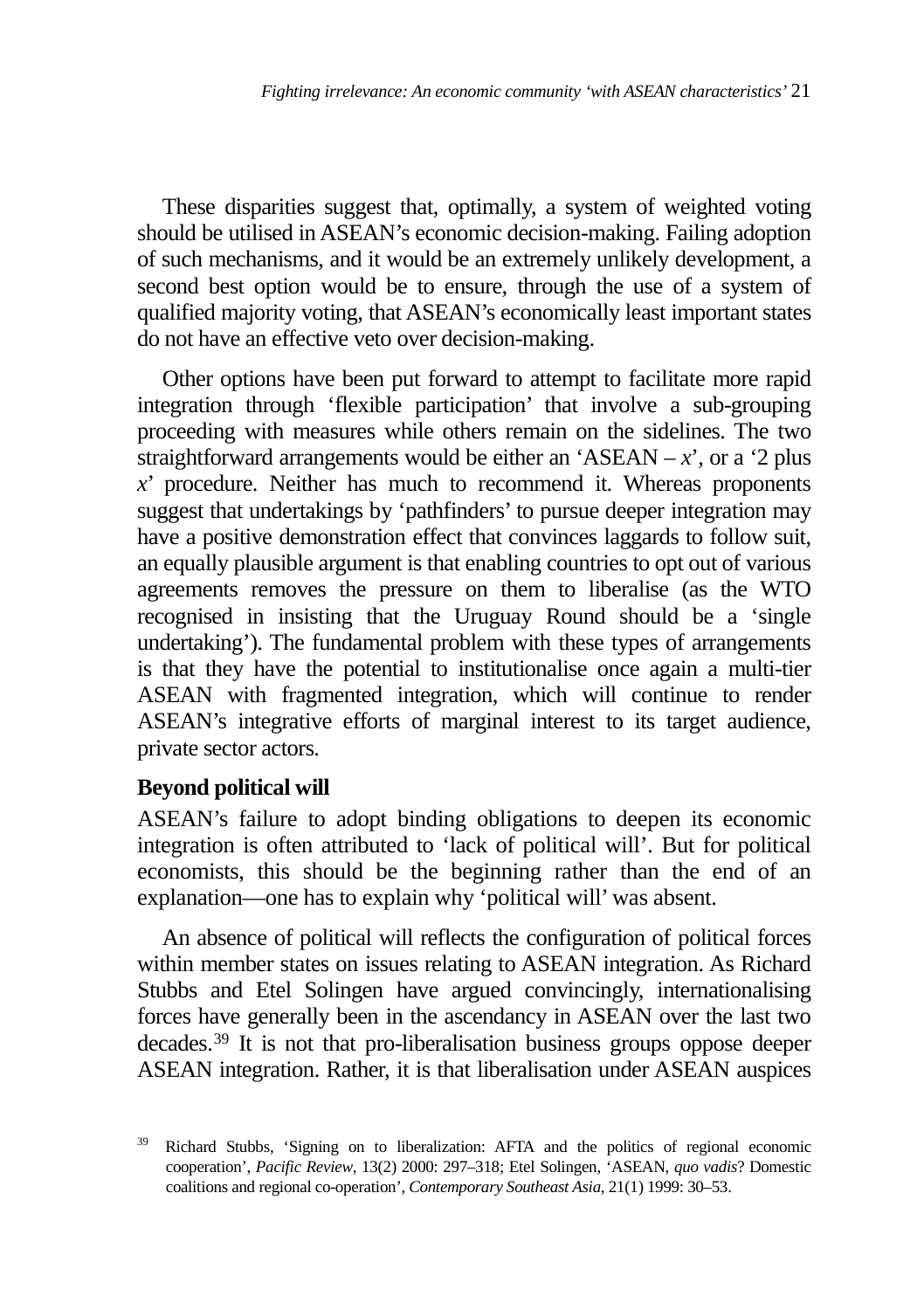simply has not been of sufficient significance to warrant their expending substantial resources to lobby for deeper integration. Unilateral liberalisation, ASEAN members' participation in multilateral agreements such as the Information Technology Agreement, the creation of export processing zones or duty drawback arrangements together have substantially freed intra-regional trade in components and final products for many of ASEAN's most significant exports. As discussed earlier, these developments have at least partially undermined the case for an ASEAN FTA—the additional benefits that AFTA creates compared with the MFN tariff treatment frequently are negligible, particularly given the uncertainty caused by inconsistent implementation of state commitments. One can credibly make the argument that the supply of intra-ASEAN trade liberalisation has exceeded the demand for it.

Second, for the outward-oriented (and generally relatively small) economies of Southeast Asia, regional countries provide markets for a small percentage of overall output. The share of intra-regional trade in ASEAN's total trade has remained remarkably stable over the 40 years of ASEAN's existence (Table 5). Although this ratio is relatively high for FTAs among less developed economies (certainly much higher, for example, than those that link African states), it is still less than one-quarter of all of ASEAN's trade. The introduction of AFTA has not led to a marked increase in intraregional trade in overall trade.

When there has been significant demand for further liberalisation within ASEAN, it has typically come from foreign corporations keen to rationalise their production on a regionwide basis. By far the best example is the automobile industry, especially Japanese car assemblers, which lobbied for ASEAN's Brand to Brand Complementation programme (introduced 1988), and its subsequent improvement through the 1996 ASEAN Industrial Cooperation Scheme.[40](#page-25-0) But this activism in support of intra-ASEAN liberalisation remains very much the exception. Given their extra-ASEAN export-orientation, and their dependence on imported components from their home countries, subsidiaries of foreign corporations are more likely to expend resources supporting liberalisation on an MFN basis or lobbying for

<span id="page-25-0"></span><sup>40</sup> Richard F. Doner, 'Japan in East Asia: Institutions and regional leadership', in Peter J. Katzenstein and Takashi Shiraishi (eds), *Network power: Japan and Asia* (Ithaca: Cornell University Press, 1997), pp. 197–233.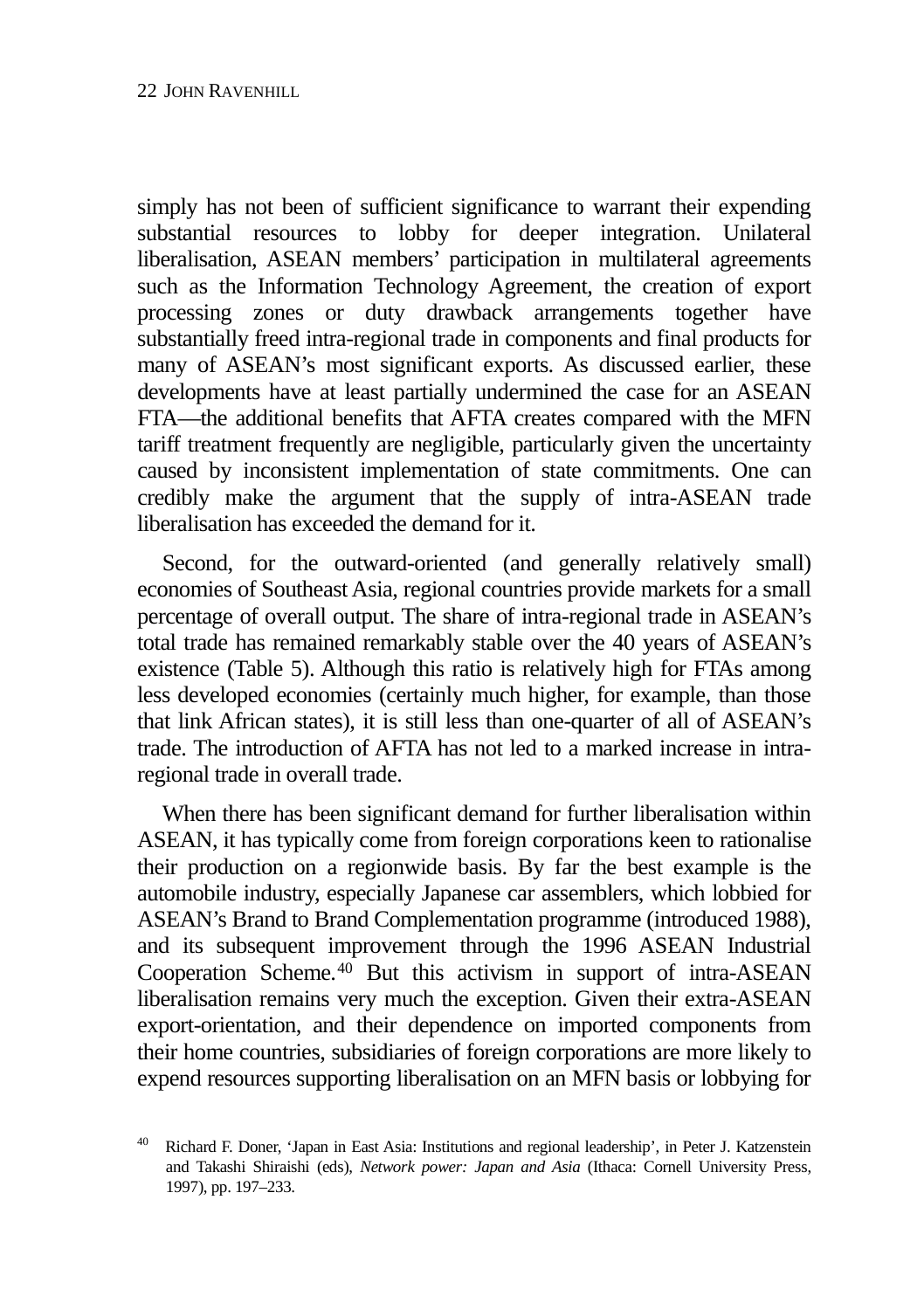PTAs with industrialised economies than they are on supporting intra-ASEAN liberalisation.

| o<br>o              |               |     | ,,             |                |                |                |                |
|---------------------|---------------|-----|----------------|----------------|----------------|----------------|----------------|
|                     | 1             | 1   | 1              | 1              | 1              | 2              | 2              |
|                     | 970           | 980 | 985            | 990            | 995            | 000            | 005            |
| EU (1957)           | 5             | 6   | 5              | 6              | 6              | 6              | 6              |
|                     | 9.5           | 0.8 | 9.2            | 5.9            | 2.4            | 5.7            | 5.7            |
| <b>NAFTA</b> (1994) | 3             | 3   | $\overline{4}$ | $\overline{4}$ | 4              | $\overline{4}$ | 4              |
|                     | 6.0           | 3.6 | 3.9            | 1.4            | 1.5            | 6.4            | 2.9            |
| MERCOSUR (1991)     | 9             | 1   | 5              | 8              | 1              | 2              | 1              |
|                     | $\mathcal{A}$ | 1.6 | .5             | .9             | 9.2            | 0.4            | 5.7            |
| ASEAN/AFTA (1992)   | 2             | 1   | $\mathbf{1}$   | 1              | $\overline{c}$ | $\overline{c}$ | $\overline{c}$ |
|                     | 2.4           | 7.4 | 8.6            | 9              | 2.0            | 3.8            | 4.6            |

**Table 5: Changes in the share of intra-regional trade in selected regional trade agreements (RTAs), 1970–2005**

**Note:** Figures in parentheses refer to year in which the RTA came into force.

*Source:* WTO Secretariat, *World trade report 2003: South–south trade, trends in non-oil commodity markets and the growth of regional trade agreements* (Geneva: World Trade Organization, 2003), Table 1B.11, updated with author's calculations from data in WTO, International Trade Statistics 2006, Appendix Table A3, <www.wto.org/english/res\_e/statis\_e/its2006\_e/its06\_appendix\_e.htm>.

The dominant position of subsidiaries of transnational corporations in export-oriented manufacturing raises other issues in the domestic political economies of ASEAN members. In Singapore and Malaysia, these subsidiaries are estimated to be responsible for more than 80 per cent of manufactured exports. This dependence on foreign subsidiaries affects trade politics in several ways. First, these subsidiaries often find it difficult to gain access to governments. Second, their prominent profile raises populist concerns that foreign corporations may be the principal beneficiaries of deeper ASEAN integration—hence the pointed reference in an Institute of Southeast Asian Studies (ISEAS) report on the ASEAN Economic Community to the need for it 'to be made clear to the private sector that the AEC will not only benefit MNCs, but also ASEAN companies'.<sup>[41](#page-26-0)</sup>

<span id="page-26-0"></span><sup>41</sup> ISEAS, *Towards realizing an ASEAN community*, p. 14.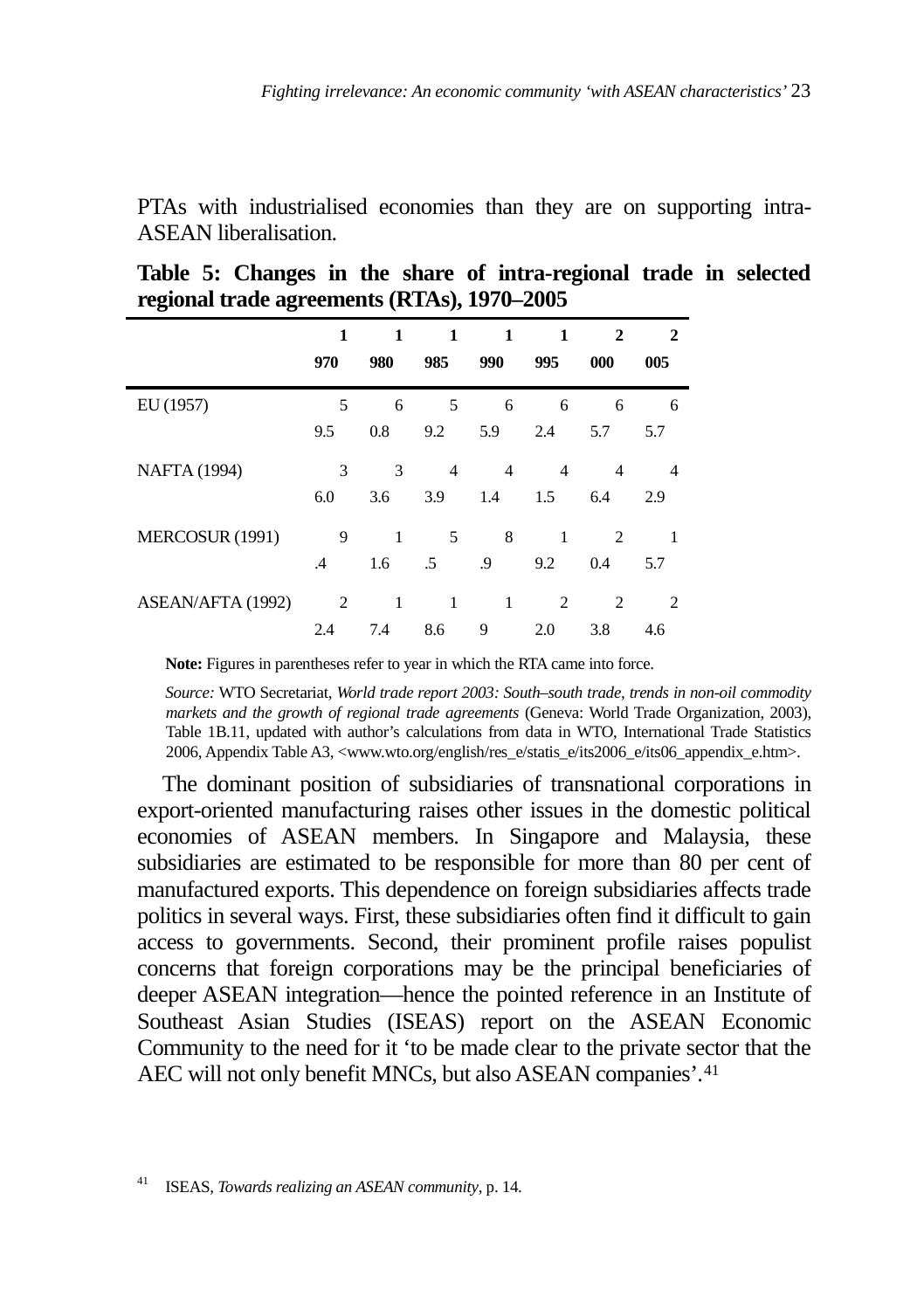The emphasis that ASEAN has placed on responding to the needs of the private sector, notwithstanding, integration in the region remains a government-driven process in which business has little effective institutionalised representation. As the current Secretary-General of ASEAN acknowledges, 'a perception lingers that the private sector has not been fully and actively involved in the integration and community building processes in ASEAN'[.42](#page-27-0) The ISEAS report notes that the institutionalisation of private sector representation in ASEAN through the ASEAN Chamber of Commerce and Industry, which was represented at meetings of Senior Economic Officials and Economic Ministers, was 'ineffective and disorganized'.<sup>[43](#page-27-1)</sup>

And while liberalising forces may have been in the ascendancy in ASEAN over the last two decades, what Solingen calls 'backlash coalitions'—essentially various representatives of the forces of economic nationalism—are by no means completely vanquished. Developments since the financial crisis in ASEAN's major economies have seen varying fortunes for these coalitions. In Indonesia, democratisation has reinforced economic liberalisation with the removal of the Soeharto-era monopolies. In Thailand, in contrast, Thaksin Shinawatra's administration reinforced the position of a new set of cronies while the subsequent military administration has pursued erratically pursued various policies of economic nationalism. In Malaysia, despite the retirement of Dr Mahathir Mohamad, business as usual continues with clientelist networks continuing to be prominent. In short, 'backlash coalitions' continue to wield considerable influence, frequently protected by various non-tariff measures, in many of those areas where barriers to deeper integration remain—and their influence is not balanced by subsidiaries of foreign corporations primarily concerned with the extra-ASEAN dimensions of trade.

## **CONCLUSION**

ASEAN enters its fifth decade in circumstances arguably more propitious than those prevailing at the time of its thirtieth anniversary celebrations. The region has recovered strongly from the financial crisis. Economic growth has been restored, even now in Indonesia, albeit at somewhat

<span id="page-27-0"></span><sup>42</sup> Ong Keng Yong, 'Challenges and prospects'.

<span id="page-27-1"></span><sup>43</sup> ISEAS, *Towards realizing an ASEAN community*, p. 14.